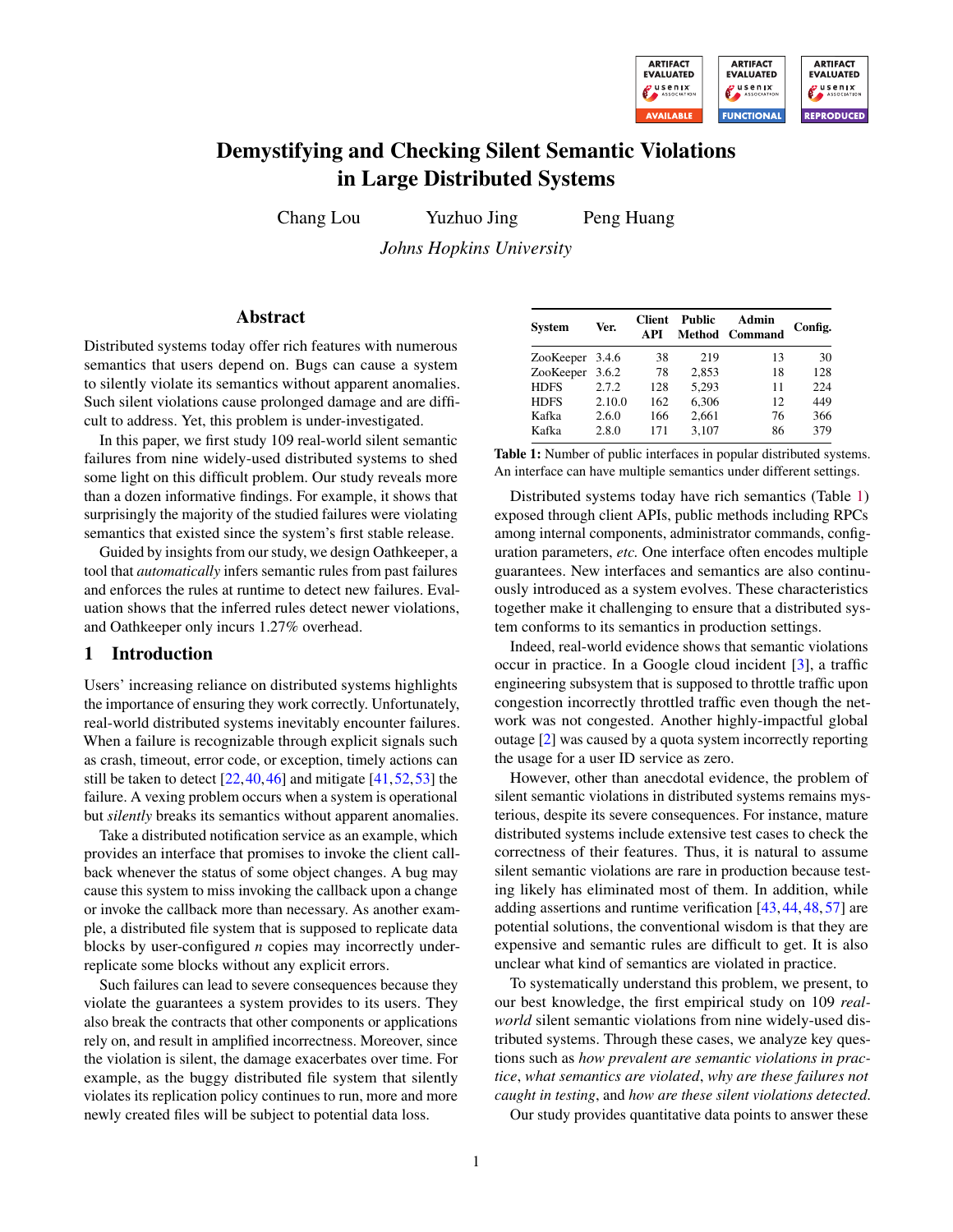questions. The study findings also challenge some conventional wisdom and reveal gaps in the current practice. We highlight several findings:

- Contrary to the belief that silent semantic violations rarely occur in deployed systems, they have significant presence (39%) among sampled failures of all kinds.
- While the studied systems get more extensively tested over time and continue to add new features and semantics, their initial semantics do *not* become more bulletproof. On the contrary, more than two thirds of the failures violate semantics that have existed since the system's first stable release.
- Although these are distributed system failures, most (74%) violations can be determined locally in some component.
- The violated semantics are often *not* untested but rather well covered by existing test cases.
- Enabling assertions in release builds helps by converting semantic violations into crash failures. One studied system does this and has the lowest ratio of semantic failures.
- In many cases, although a semantic was initially honored, it was later violated, thus one-time assertions are insufficient.
- Many system semantics are vulnerable to violations during maintenance operations or node events.

Given the prevalence (as our study indicates) and severity of silent semantic violations, we design a tool Oathkeeper to help users check silent semantic violations at runtime. The tool design is directly guided by insights from our study.

Specifically, we find that in 73% of the cases, developers add regression tests after the failure is reported, which contain valuable information about the failed semantic. However, the majority of the studied cases still violate semantics that have been tested before. A major reason for the gap is that these regression tests are usually patch-driven: they only check if the specific bug is fixed in a particular setup using a bugtriggering workload. The underlying semantics can continue to be broken with different root causes in different scenarios.

Based on this insight, Oathkeeper leverages the regression tests and tries to infer the underlying semantic rules implied by the tests. To do so, Oathkeeper runs the tests on both the buggy version and patched version of the system, and takes a *template-driven* approach to automatically infer semantic rules from the two traces. Oathkeeper then deploys these semantic rules to production to catch future violations that are caused by different bugs under different conditions.

We evaluate Oathkeeper on ZooKeeper, HDFS, and Kafka. Oathkeeper infers hundreds to thousands of semantic rules from the old regression tests in these systems. With the inferred rules, we evaluate Oathkeeper on seven real-world semantic failures that were introduced long (9–34 months) after the old failures. Oathkeeper detects violations for six of them. With all rules enabled, Oathkeeper on average only incurs 1.27% throughput overhead to the target systems.

The contributions of this paper are two-fold: (i) the first study on *real-world* silent semantic violations in nine popular distributed systems; (ii) the design of Oathkeeper, which automatically infers semantic rules for large distributed systems to check silent semantic violations at runtime.

The source code of Oathkeeper is publicly available at: <https://github.com/OrderLab/OathKeeper>

## 2 Background

#### 2.1 Definition

We consider a distributed system  $S$  that provides services through a collection of operations. Each operation *o* has certain *semantics* [\[29\]](#page-14-3). The semantics encode guarantees that *o* makes about the output, system states, and results of subsequent operations, in response to some triggering condition *c*. The condition *c* can be a client request, an admin command (at the server side), a message from internal components, as well as an environment change including the passage of time. The semantics of  $S$  are all the guarantees provided by the history of operations S executes in response to a list of *c*.

A semantic violation (failure) occurs when  $S$  breaks some of its semantics in an execution. The failures may exhibit explicit error signals, such as crashes, timeouts, and exceptions. In such cases, the violations overlap largely with existing failure models and can be well addressed by existing techniques.

This work focuses on *silent* semantic violations, in which S violates its semantics but remains operational without exhibiting explicit error signals  $(S$  is unaware of its misbehavior). We focus on this class of failures because they are under-studied yet incur damaging consequences, and they pose significant challenges to testing, failure detection, and recovery.

Silent semantic violations differ from other failure modes in observability. Fail-stop failures cause complete loss of functionality, which can be observed with simple measures such as monitoring heartbeats. Fail-slow [\[32\]](#page-15-8), partial failures [\[46\]](#page-15-1) and gray failures [\[37\]](#page-15-9) only cause some functionality to be broken (slow). But these issues can still be observed with generic approaches, *e.g.*, checking exceptions or timeouts [\[45\]](#page-15-10). In comparison, silent semantic violations are difficult to observe without a deep understanding of  $S'$  semantics and execution.

Another way to interpret the "silent" aspect is on the semantics being violated. If  $S$  only has a few operations, all of which have well-defined and thoroughly checked semantics, semantic violations in  $S$  will be observable failures. Unfortunately, distributed systems have a large number of interfaces (Table [1\)](#page-0-0), many of which have loosely-defined (or hidden) semantics that cannot be easily checked. Consequently, violations of such semantics are difficult to detect and address.

#### <span id="page-1-0"></span>2.2 An Example

We show an example of silent semantic failures from our study (Section [3\)](#page-2-0). ZooKeeper is a coordination service with a hierarchical data model. Its clients store data by creating znode in a namespace. A special type of znode is called ephemeral node. The semantics of the ephemeral node create() operation guarantees that the znode exists for as long as the creating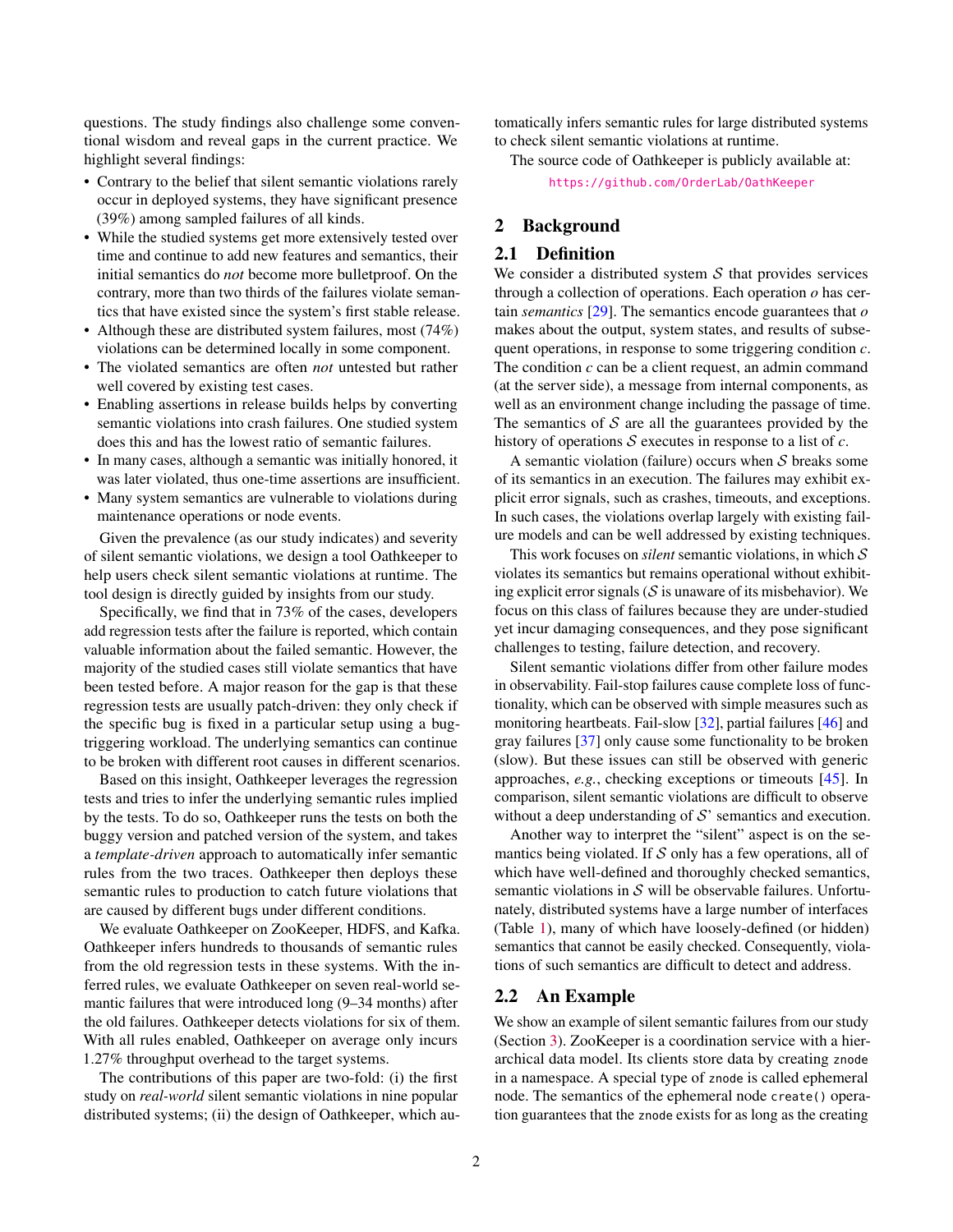<span id="page-2-1"></span>

Figure 1: A silent semantic failure in ZooKeeper.

client's session and will be deleted once the associated session ends. The triggering conditions are the create request and the client session disconnection. Ephemeral nodes are commonly used to store membership information. For example, HDFS implements its leader election using ephemeral nodes [\[27\]](#page-14-4).

In a production ZooKeeper failure [\[13\]](#page-14-5), some ephemeral node still existed even though the client session that created them was long gone. Specifically, a Kafka consumer crashed but the associated znode was not deleted (Figure [1\)](#page-2-1). As a result, when Kafka clients queried ZooKeeper to discover consumer information, they kept trying to connect to the crashed consumer. In other settings, this semantic violation can propagate to other dependent applications, *e.g.*, it will break HDFS namenode's automatic fail-over feature, which depends on the ephemeral node semantics, causing an HDFS service outage.

## <span id="page-2-0"></span>3 Study Methodology

Compared to other failure modes in distributed systems, silent semantic violations are not well understood. To fill this gap, we conduct a study on *user-reported* silent semantic failures from nine large-scale distributed systems (Table [2\)](#page-2-2). We select these systems because they are representative, mature, widely used in production, and record many user-reported failures.

To collect the failure cases, we first query the study systems' issue trackers to find tickets that (1) are marked as "bugs", (2) have priorities higher than "minor", (3) are resolved, (4) involve the server components. This step returns a large number of tickets. We then *randomly* sample a subset (Table [2\)](#page-2-2). Among this subset, some are not real failures, such as issues found in internal testing. The remaining ones (*valid* column in Table [2\)](#page-2-2) are potential production failures. We then read their descriptions and check whether the failures violate system semantics. We filter crashes, aborts, out-of-memory errors, and semantic failures with clear error signals.

After the above step, we get a candidate set of production silent semantic failures (*Candidate* column). Due to time constraints, we perform in-depth analyses on a subset of the candidate cases, preferring those with sufficient information and discussions. This gives us the final study dataset (*Studied* column) of 109 production semantic failure cases.

Note that our sample sizes vary across systems. This is because the studied systems' tickets vary greatly in terms of their information, quality, and bug types. If using a fixed sample size or ratio, one system can dominate the study and produce extremely biased findings. Our sampling instead is done iteratively: for a particular system, if after an initial

<span id="page-2-2"></span>

| <b>System</b>             | Category          | Lang.       | All    | Sampled<br>(valid) | Candi<br>-date | Stud<br>-ied |
|---------------------------|-------------------|-------------|--------|--------------------|----------------|--------------|
| Cassandra (CS)            | Database          | Java        | 3,308  | 69 (54)            | 25             | 12.          |
| CephFS (CF)               | File Sys.         | $C++$       | 673    | 673 (123)          | 37             | 12           |
| ElasticSearch (ES) Search |                   | Java        | 4,101  | 101 (46)           | 26             | 10           |
| HBase (HB)                | Database          | Java        | 6.143  | 233 (80)           | 32             | 14           |
| HDFS (HF)                 | File Sys.         | Java        | 3.409  | 99 (52)            | 22.            | 14           |
| Kafka (KF)                | Streaming         | Scala       | 2.764  | 142 (92)           | 39             | 13           |
| Mesos (ME)                | Cluster Mgr.      | $C++$       | 2,462  | 116(47)            | 21             | 12           |
| MongoDB (MG)              | Database          | $C++$       | 14.776 | 355 (151)          | 30             | 10           |
| ZooKeeper (ZK)            | Coordination Java |             | 1.141  | 134 (102)          | 36             | 12           |
| Total                     | 38.786            | 1.922 (747) | 268    | 109                |                |              |

Table 2: Studied systems, the tickets (of various kinds) in the issue tracker of each system, the cases we sampled, and cases studied.

sampling, its number of *Candidate* cases is too small or 0, we sample more, until the candidate numbers for different systems are relatively balanced. Note that each iteration in this process is still randomly choosing from the *All* tickets.

Threats to Validity. Like all empirical studies, our study is subject to validity problems such as the representativeness and biases. We cover popular distributed systems of different types, such as database, file system, and search engine, to improve the representativeness. To minimize selection bias, we *randomly* sample the cases. We also spread the sampling across times so we are not biased by some specific version. To reduce the manual inspection errors, we write a detailed analysis document for each case and have multiple inspectors examine each document to reach a consensus.

Although our study provides informative findings on semantic failures in the studied systems, they may not be generalized to other systems beyond the scope this study was conducted. Our study is also biased by programming languages (Java and C++); the findings may not generalize to systems written in other languages such as Erlang or Elixir, which embrace "let-it-crash" error handling philosophy [\[18\]](#page-14-6).

## <span id="page-2-3"></span>4 Are Silent Semantic Failures Rare?

Prevalence. An important question about silent semantic violations is whether they occur rarely in production. Getting accurate prevalence data requires examining thousands of tickets for each system, which is a daunting task. We instead obtain an approximate result by calculating the percentage of silent semantic failures in our sample set. Specifically, we calculate the percentages of the number of *candidate* cases in Table [2](#page-2-2) over the number of *valid* cases in the sample. Note that the candidate cases are examined to be indeed silent semantic failures, even though we only study a subset of them.

Finding 1: *Silent semantic failures have significant presence across all studied systems, occupying 20%–57% (39% on average) of the sampled cases for all types of failures.*

The percentages vary in different systems. Systems such as ElasticSearch and Cassandra have a higher percentage of semantic failures (57% and 46%, respectively). MongoDB has the lowest ratio (20%). We will discuss in Section [8](#page-6-0) these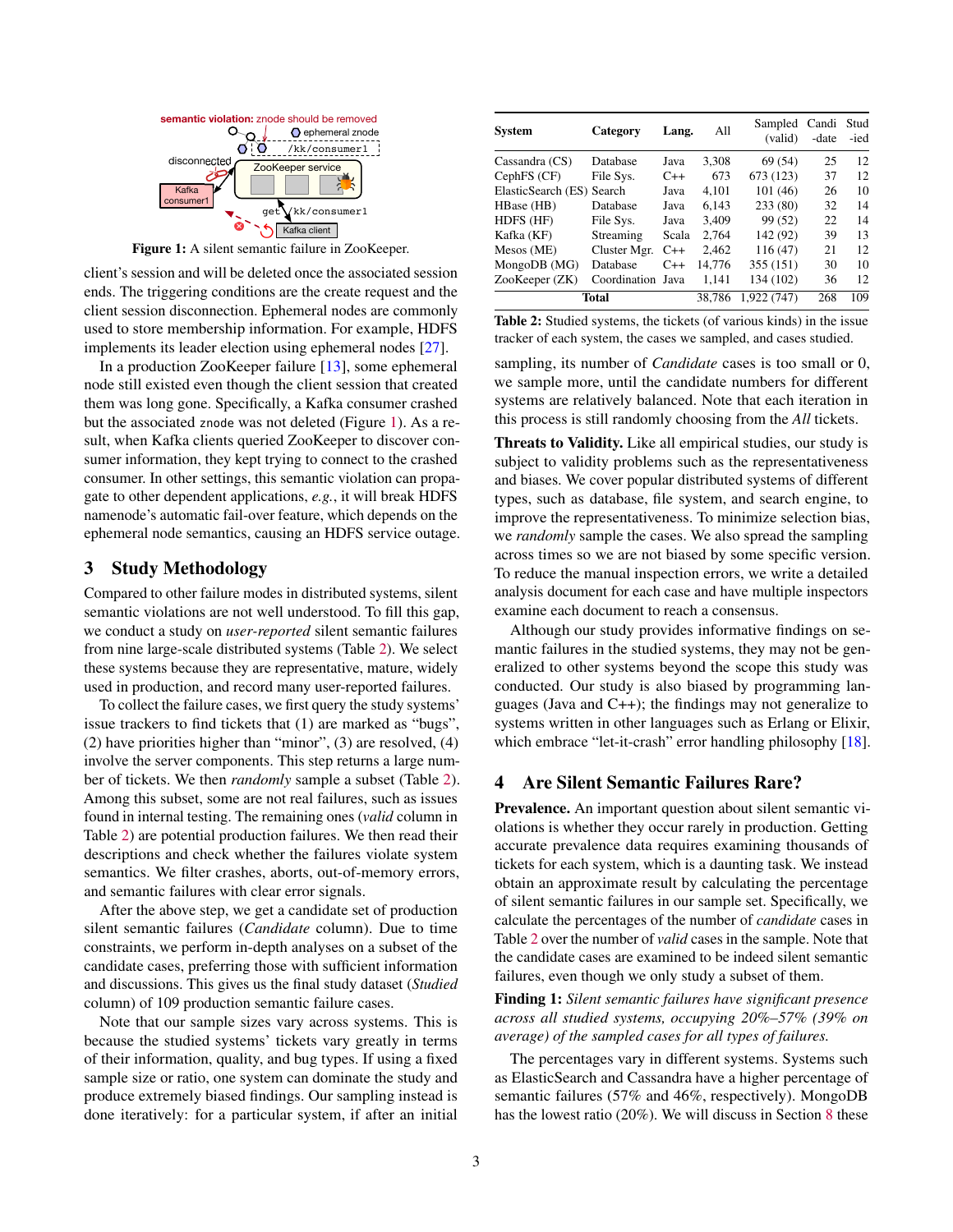<span id="page-3-0"></span>

Figure 2: Issue priorities of semantic failure cases and all valid sampled cases.



Figure 3: Consequence of the studied semantic failures.



Figure 4: Sources of violated semantics.

systems' practices that may contribute to the differences.

Severity. How severe are these reported silent semantic failures? To answer this question, we analyze the severity levels that developers assign to the issues. Some systems use slightly different categories. We normalize them into three levels: *Blocker*, *Critical*, *Major*. Based on the official descriptions, *Blocker* means the issue "should block release until it is resolved"; *Critical* means the issue causes severe consequences like data loss; *Major* means a "major loss of function".

Overall, 45% of the studied cases have *Blocker* or *Critical* priorities. The ZooKeeper failure [\[13\]](#page-14-5) described in Section [2.2](#page-1-0) is an example *Blocker* issue. As another example *Blocker* issue, users reported that in their HDFS deployment, all the replicas of some blocks are residing on the same rack [\[8\]](#page-14-7), which breaks the redundancy policy. This is clearly a severe violation because replica placement is critical to HDFS data.

We also compare the priority distribution of semantic failures with all failures in the sample. The result is shown in Figure [2.](#page-3-0) The average percentage of Blocker priority in semantic failures increases from 15% to 21%, and the percentage of Critical priority increases from 8% to 24%.

Interestingly, we find in some cases initially developers may not consider the symptoms to be severe, but after further investigation developers upgrade the priority level, *e.g.*, *"Marking as critical for 2.0. These 'unexpected behaviors' cause operator head-scratching and wasted hours of digging"* [\[5\]](#page-14-8).

Finding 2: *Despite the lack of explicit error symptoms, silent semantic failures are considered severe by developers and users. Moreover, the sampled semantic failures are assigned with higher priorities compared to all sampled failures.*

Consequence. We next analyze the failure consequences. Figure [3](#page-3-0) shows that besides incorrectness, semantic failures cause serious consequences such as corruption and data loss.

The consequences are damaging because clients or users are misled by the system's seemingly normal reactions. For example, Kafka guarantees that when a success response is sent to a producer, the produced message will be persisted by at least min.isr replicas. Otherwise, the producer will be notified of an error, so it may retry the request. In one failure [\[9\]](#page-14-9), a leader replica switched to follower then back to leader. Some messages produced were lost while the client received responses with no error. This false success resulted in data loss for the users.

Note that Figure [3](#page-3-0) is about the reported impact of failures, which is not always the semantic violation per se. For example, in a MongoDB case, the maximum cache usage configuration is not enforced. It takes a while for the violation to cause a performance problem—which is the consequence of this failure. But even before the system reaches the performance collapse, a cache limit violation has occurred.

Finding 3: *In addition to incorrectness (wrong responses), silent semantic violations often cause severe consequences including corrupt state, data or state loss, and security issues.*

# 5 What Kind of Semantics Is Violated?

## 5.1 Sources of Violated Semantics

The studied failures violate various system-specific semantics. We analyze where these semantics come from. There are four sources and Figure [4](#page-3-0) shows their distributions:

- API spec: a system API promises certain effect will (not) occur, *e.g.*, a successful return of removeWatch API is supposed to remove the specified watcher.
- Internal behavior: the system's documentation explicitly guarantees that something should (not) occur about its *internal* behavior, which is not directly exposed to external APIs, *e.g.*, HDFS guarantees that if some Erasure Coding blocks fail, they should be detected and reconstructed.
- User configuration: user configurations regulate some system behaviors and the guarantees depend on the user settings. For example, the max\_hint\_window\_in\_ms parameter in Cassandra defines the maximum time window the coordinator will generate hints for a dead host.
- Implicit: the semantics are not explicitly defined or documented, but users expect them to hold for a correct system.

#### Finding 4: *Most (87%) studied failures violate semantics that are explicitly defined in API specs, system docs, or configs.*

Interestingly, in 10% of the studied cases, the system does not respect its configuration's semantics. For example, if users set acl.inheritance to true, HDFS should enable ACL inheritance; but in one case the inherited ACL permissions are masked [\[7\]](#page-14-10). This violation causes security issues. The problem of misconfiguration is extensively researched  $[20, 21, 35, 56]$  $[20, 21, 35, 56]$  $[20, 21, 35, 56]$  $[20, 21, 35, 56]$  $[20, 21, 35, 56]$  $[20, 21, 35, 56]$  $[20, 21, 35, 56]$ . This finding suggests that even when users set configuration properly, a system can still misbehave.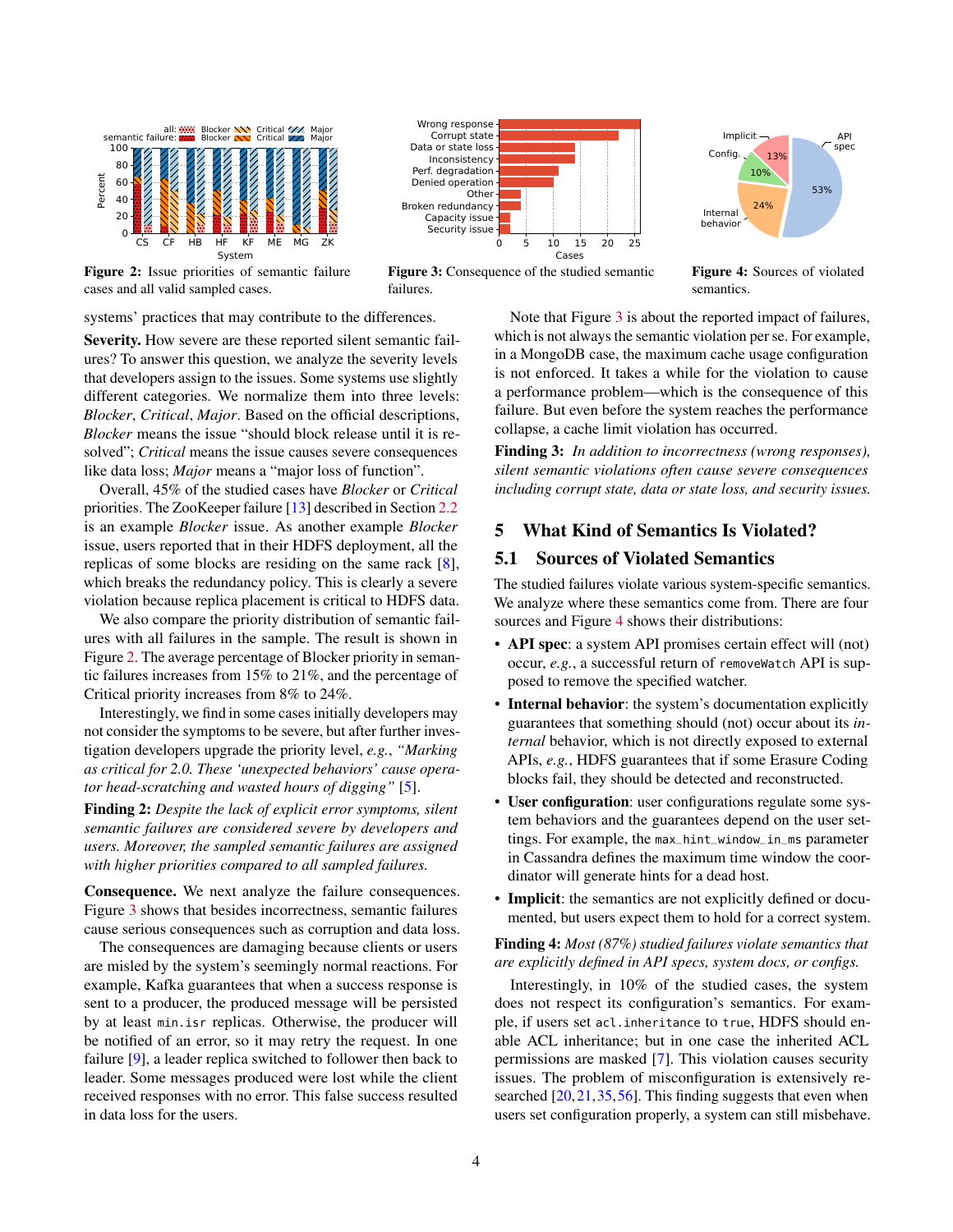<span id="page-4-0"></span>

Figure 5: Issue ticket age (creation date minus first release date).

As an example of *Implicit* semantics, in one HBase case [\[4\]](#page-14-13), a region is online in server A, but the region location registered in the meta table is server B. While this consistency semantics is a common sense, it is not explicitly declared.

Explicit documentation of semantics is indicative of developers' awareness of its guarantees and importance. One hypothesis is that if the semantics in a failure is not documented, it is understandable that developers did not make enough efforts to enforce the semantics. This finding disproves this hypothesis. However, the explicit documentations do *not* translate into fewer violations. One reason is that developers often document the semantics in a vague (*e.g.*, *"should produce correct results"*) or incomplete way. A more fundamental gap is that the documentation is designed to be human-readable but not machine-checkable. For example, the semantics for ephemeral znode in ZooKeeper is documented clearly, but the system does not have any mechanism or tool to enforce this semantics in deployment.

Implications: *Rich sources of documentation exist to leverage and judge semantic violations. Developers should move from documenting semantics in informal text to rigorously declare semantics that are mechanically checkable and enforceable.*

#### 5.2 Categorizations of Violated Semantics

Old vs. New Semantics Modern distributed systems often keep adding new features. For example, the number of client APIs in ZooKeeper increased from 38 in version 3.4.6 (2016) to 78 in version 3.6.2 (2020). Similarly, HDFS' key APIs in fs.FileSystem increased from 128 in version 2.7.2 (2016) to 162 in version 2.10.0 (2019), along with significant increases of semantics in other interfaces such as RPC methods.

Since around 90% of our studied failures occurred after more than two years since the software's initial release (Figure [5\)](#page-4-0), a natural hypothesis is that most of them violate some new semantics. We validate this hypothesis by analyzing the age of semantics in the studied failures. We define *old semantics* as ones that exist since the first major stable release of the system and others as *new semantics*.

Surprisingly, we find only less than one third (32%) of our studied failures violate relatively new semantics, while 68% of them violate old semantics. Old semantics usually represent the most fundamental functionalities the system provides since developers implement them first, and they usually undergo extensive testing already. However, our finding suggests that (1) even with new features added to the system, old semantics are still ones violated the most; (2) even with testing accumulating over the years, the reliability of old semantics

is not necessarily higher in newer versions. Take ZooKeeper as an example. Its ephemeral znode interfaces and semantics have existed since the first major stable release (3.0.0) in October 2008 [\[1\]](#page-14-14). However, there are still production failures violating the guarantees of ephemeral znode reported by users even 10 years later [\[15\]](#page-14-15).

We further investigate why old semantics still keep getting violated. There are three broad reasons: (1) *new implementation is buggy*, developers may optimize, refactor or refine the implementation of existing functionality, which contain bugs that break old semantics, *e.g.*, a concurrency bug introduced in changing an implementation to be multi-threaded; (2) *new feature adds buggy interactions*, when some new feature is added, developers may extend existing module to interact with or support the new feature. For example, after HDFS introduces the encryption zone feature, it needs to extend the original snapshot file function and the new handling path is buggy [\[6\]](#page-14-16); (3) *latent bugs are exposed*, as the most basic semantics, these old semantics' original implementations can be complex and contain latent bugs that can only be exposed in very specific scenario. In one ZooKeeper failure [\[14\]](#page-14-17), users find the ephemeral znodes are not deleted when the system time changes unexpectedly. This bug exists for 6 years before it is discovered, because neither the testing nor most deployments would exercise the system with the time change.

Note that we did not count the numbers of semantics in the study, either for new or old semantics. This is because even with explicit documentation such as API specs, determining how many semantics are there for a given API can be subjective, which depends on the granularity of semantics. Instead, we objectively judge if the specific semantics violated in a failure were introduced in the initial release or not.

<span id="page-4-1"></span>Finding 5: *68% of the studied failures violate old semantics.* Implications: *Instead of having the false hope that old semantics are reliable, developers should invest efforts to prevent semantic violation regressions.*

Local vs. Distributed Semantics Since the study subjects are distributed systems, we analyze whether the semantic violations naturally require considering multiple distributed components. This question is important to the design of run-time verification techniques [\[43,](#page-15-5) [44,](#page-15-6) [48,](#page-15-7) [57\]](#page-16-0).

We find that indeed 26% of the semantic violations require global information to judge, *e.g.*, whether the replica placement policy in HDFS is correctly enforced, or whether states in different Cassandra nodes match the consistency level.

However, interestingly, we find that the majority (74%) of the violations can be determined in a local scope. For example, appendTo in HDFS has the semantics of appending data to the end of a target file and making it persistent. A buggy node may fail to persist the new blocks or accidentally overwrite them. The violations can be determined in this node.

One reason is that a distributed system component often keeps local copies of states for other components. For instance,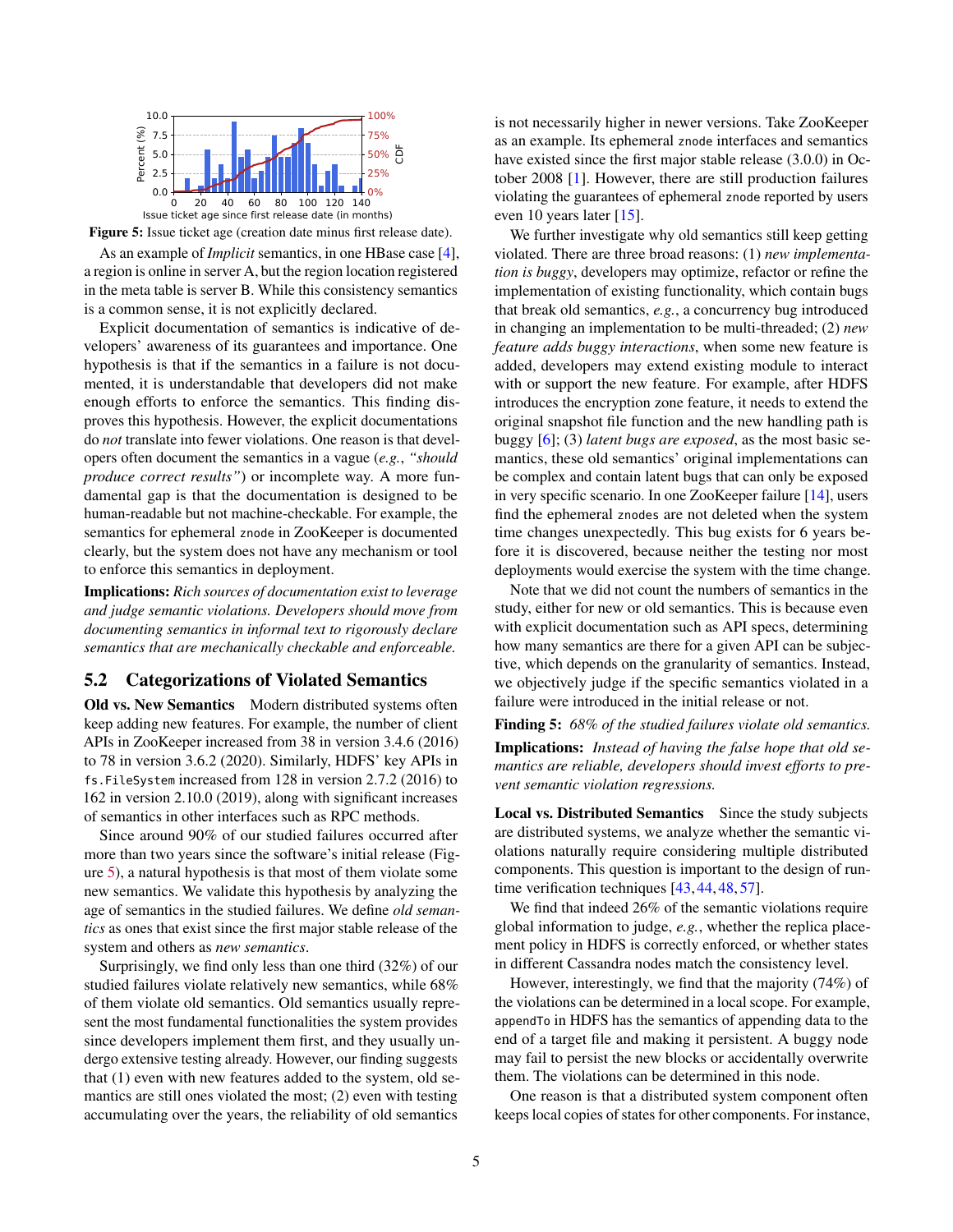even though ZooKeeper session is a global concept (a client connection to any follower or leader constitutes a session), such state is acknowledged to the ensemble. Thus, each node has a copy of the alive session and node list. The semantics of ephemeral znode, which require knowledge of the session information, can thus be checked locally in a ZooKeeper node.

Current runtime verification solutions typically aggregate global states across all nodes to check property violations. Obtaining such global information can be both expensive and tricky, *e.g.*, dealing with consistency issues in capturing distributed snapshots [\[23\]](#page-14-18). Our finding suggests it may be sufficient to use local checkers to expose many semantic failures.

Finding 6: *The violations in semantic failures can be usually (74%) determined in the scope of a single component.*

Implications: *Employing local checkers can potentially expose many semantic violations.*

Safety vs. Liveness Semantics Some failures break safetyrelated guarantees. For example, in Kafka, the maximum number of consumers in a group should not be larger than a configured limit, but users found more consumers joined the group.

In comparison, other semantics are liveness related. For example, ZooKeeper specifies that a container-type znode with no child znodes should *eventually* be deleted. Even when we observe some empty container node exists, it does not necessarily indicate this guarantee is violated because it might still hold some time later. Without context, one can interpret some safety guarantee, such as a correct response should be returned, to be involving liveness, because even if a response is not received, it could be still on the way. We refer to the system's official documentation for making the distinction. If the documentation explicitly states that when an operation returns, something (*e.g.*, a notification) will *eventually* happen, then a failure about its absence is a liveness violation.

It is generally challenging to check liveness properties [\[38\]](#page-15-12), because there can be infinite possibilities in the execution that eventually produce the desired effect. Fortunately, we find most (86%) of our studied failures violate safety semantics.

Finding 7: *86% of the studied cases violate safety semantics.*

Implications: *There is usually a fixed time point to determine if a system has violated its semantics.*

#### <span id="page-5-1"></span>6 Why Do Silent Semantic Failures Occur?

We analyze what causes a system to break its semantics. We are interested in identifying potential common bug patterns in the root causes, which can inform the designs of bug finding tools to eliminate semantic failures before production.

Some semantic failures are caused by bugs such as memory error, data race, and integer overflow, which are well studied with many tools designed to detect them. We find only 12% of the cases are caused by such bugs. The remaining failures are caused by system-specific logic bugs including design flaws, which are difficult to be caught by bug detection tools.

<span id="page-5-0"></span>

An interesting finding is that even for failure cases that violate the same or related semantics, their root causes can be quite different. Take the ZooKeeper ephemeral znode as an example: (1) ZK-1208 is caused by a race condition: when ZooKeeper is handling the close session request, it deletes ephemeral znodes and then removes the session, in between a create operation causes new ephemeral znodes to be added; (2) In ZK-3144, the violations are caused by an incorrect order: during request processing, the lastProcessedZxid is updated before sessions are modified, so a snapshot may not include the change and the ephemeral node is not deleted after log replay; (3) In ZK-2355, the violations are caused by buggy error handling: follower fails while reading the proposal packet, but resetting lastProcessedZxid is missed in the error handler; (4) In ZK-2774, the system time of a server is changed unexpectedly, and session expiration codes rely the absolute system time, which causes the ephemeral znodes to persist after the client is disconnected for a long time.

<span id="page-5-3"></span>Finding 8: *Only 12% of the studied failures are caused by well-defined bugs such as race conditions, while most cases are caused by a wide variety of logic bugs. Even for failures violating the same semantics, the root causes are diverse.* Implications: *It can be challenging to exploit code patterns to eliminate semantic violations through static bug detection.*

#### <span id="page-5-2"></span>7 How Are Semantic Failures Manifested?

Timing of Violation Understanding when semantics are violated can shed light on how to detect the violation.

As Figure [6](#page-5-0) shows, some semantics only exist during the execution of its associated operation (at return point), *e.g.*, read operation should return the latest data. We call them *short-lived* semantics. In comparison, some semantics exist even after its associated operation finishes, *e.g.*, the specified file in create operation should be persisted and continue to be available after create returns. They often only cease to apply after some other event, *e.g.*, until a delete operation on the same file is executed. We call them *long-lived* semantics.

Interestingly, we find that 67% of the cases violate longlived semantics. This is partly because these semantics have a larger "vulnerability" window compared to short-lived semantics: a violation can occur anytime in its lifespan. ZooKeeper ephemeral znode and watches are such examples. Essentially, the system must maintain the promise for a long time.

We categorize the violation timing into four scenarios: at the end of short-lived semantics (①), *e.g.*, wrong response, at the start  $(2)$  or in the middle  $(3)$  or near the end  $(4)$  for long-lived semantics. An example for ② is in HDFS-12217 the snapshot operation did not capture all open files, which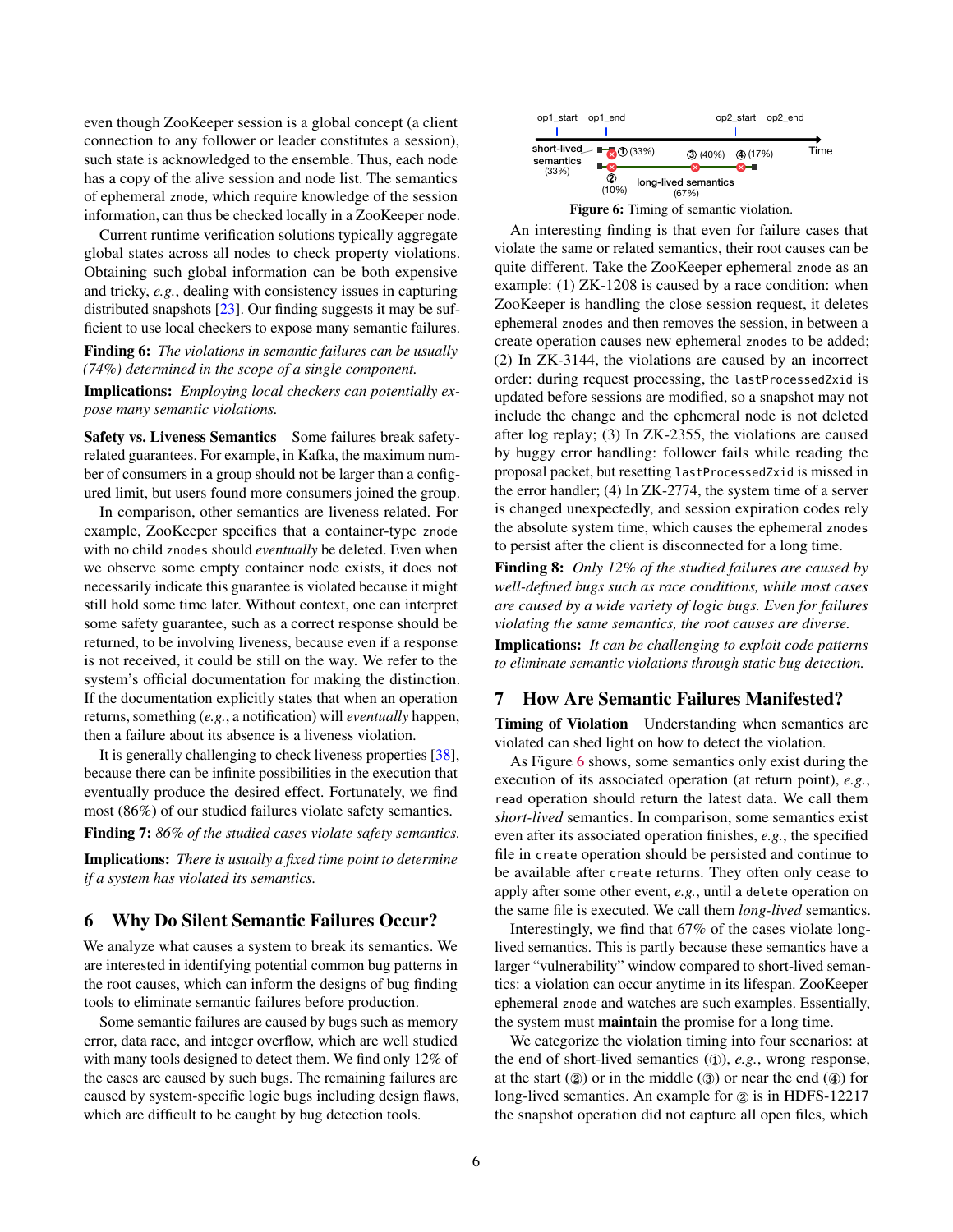<span id="page-6-1"></span>

Figure 7: Distribution (# of cases) of the failure triggering conditions. Some combinations are omitted in the diagram for readability.

violates the long-lived snapshot semantics since the beginning. An example for ③ is HDFS-9083: at the block creation time, the block placement policy is honored; but after some node failures, all replicas of the block reside on the same rack.  $\Phi$ happens when the semantics should cease to apply but did not, *e.g.*, ephemeral nodes should be removed when clients timeout. Figure [6](#page-5-0) shows the distributions of the four scenarios.

Finding 9: *Near two thirds of the studied cases violate some long-lived semantics. In 40% of the cases, the semantics are initially honored but are violated in the middle.*

Implications: *It is crucial to* continuously *monitor semantic guarantees, even after the initial semantic check passes.*

Failure Triggering Conditions We further examine what triggers the semantic failures. Figure [7](#page-6-1) shows the result.

<span id="page-6-2"></span>Finding 10: *More than half of the studied failures are triggered by specific requests, while 39% of the failures require particular timing to trigger. Semantic failures often (41%) only manifest themselves under multiple types of conditions.*

HDFS-14514 is an example of semantic failure that requires multiple *types* of triggering conditions. The semantic violation (read out file size from snapshot is incorrect) can be only triggered when 1) snapshot.capture.openfiles is set; 2) create empty directory and encryption zone; 3) a client keeps a file open for write under the empty directory; 4) append several times; 5) perform a maintenance operation, snapshot.

We also find that in 23% of the cases, the triggering condition is certain system maintenance operation, such as compaction, cluster upgrade, node decommissioning. Such events do not occur frequently. They trigger semantic violations often because during the maintenance operation, the system execution enters a different mode, which exposes rare bugs.

Implications: *The reliability of semantics is vulnerable to maintenance operations or node events. Operators and the system should check violations during and after such actions.*

## <span id="page-6-0"></span>8 Current Practice for Semantic Failures

#### 8.1 Testing

Since semantic violations concern functionality correctness, testing is responsible for catching them. The prevalence (Section [4\)](#page-2-3) of many semantic failures in production seems to suggest a lack of testing. But that is not the case. The systems we study have extensive test cases—a median of 1309 test files. In addition, in 73% of the studied cases, the system has at least one test case covering the violated semantics.

Then *why the studied failures are not exposed during testing?* The earlier Finding [10](#page-6-2) provides some clues. In many cases, even though there are related test cases, they lack some operations or arguments key to trigger the production failure. Even when the test cases have the proper operations and arguments, they only exercise the system under one timing, one configuration or normal scenarios, while the bugs are only triggered with unique timing, configuration, or node failures.

*Are the failure triggering conditions so special that it is impossible for developers to foresee?* Interestingly, we find that in many cases, similar triggering scenarios do exist in the test suite but they are not used in testing the violated feature.

Finding 11: *Semantic violations occur not simply due to a lack of testing. The violated semantics are usually (73%) covered by some existing test. In more than half of the studied failures, similar triggering conditions exist in the test suite.*

A fundamental gap is that developers tend to write tests driven by examples or fixes for a specific bug. Such tests are not expressive enough to preserve the underlying semantics and prevent regression. Consequently, developers spend repeated efforts to add tests. In HDFS-14514, the server reads snapshot file with incorrect length from encrypted zones. This exact semantics is already checked in an existing test case. If that test "copies" one line of test configuration dfsAdmin.createEncryptionZone(...) from other tests, the new bug will be triggered and exposed.

Implications: *Coverage of semantics alone is insufficient. Developers should introduce variances in existing test cases. It is also useful to "copy" triggering conditions across tests. More fundamentally, developers should write more general tests for the semantic properties rather than specific examples.*

#### 8.2 Assertions

Assertions are a common method for catching logic bugs, which are major contributors to semantic failures (Section [6\)](#page-5-1). They are typically only used in development and are turned off by default in release build for performance and stability.

Some of our studied systems use assertions in production: MongoDB has added many invariant checks since 2014 [\[11\]](#page-14-19). Interestingly, as Section [4](#page-2-3) shows, MongoDB has the lowest ratio of semantic failures compared to other systems. While this practice may cause instability, *e.g.*, some users got infrequent crashes due to invariant check failures after upgrading to new versions [\[12\]](#page-14-20), developers still prefer to fix the underlying bugs rather than turning off assertions completely.

We observe two gaps in the current practice. First, most existing assertions are pre-condition checks on the sanity of function arguments. They are too low-level to catch semantic violations, which require checking system functionalities and usually the operation history (*e.g.*, in checking consistency violations [\[48\]](#page-15-7)). Second, existing assertions are usually only activated once during an operation, *e.g.*, the entry of a function. But many semantics are long-lived (Section [7\)](#page-5-2), which require continuous validation until the lifespan of semantics ends.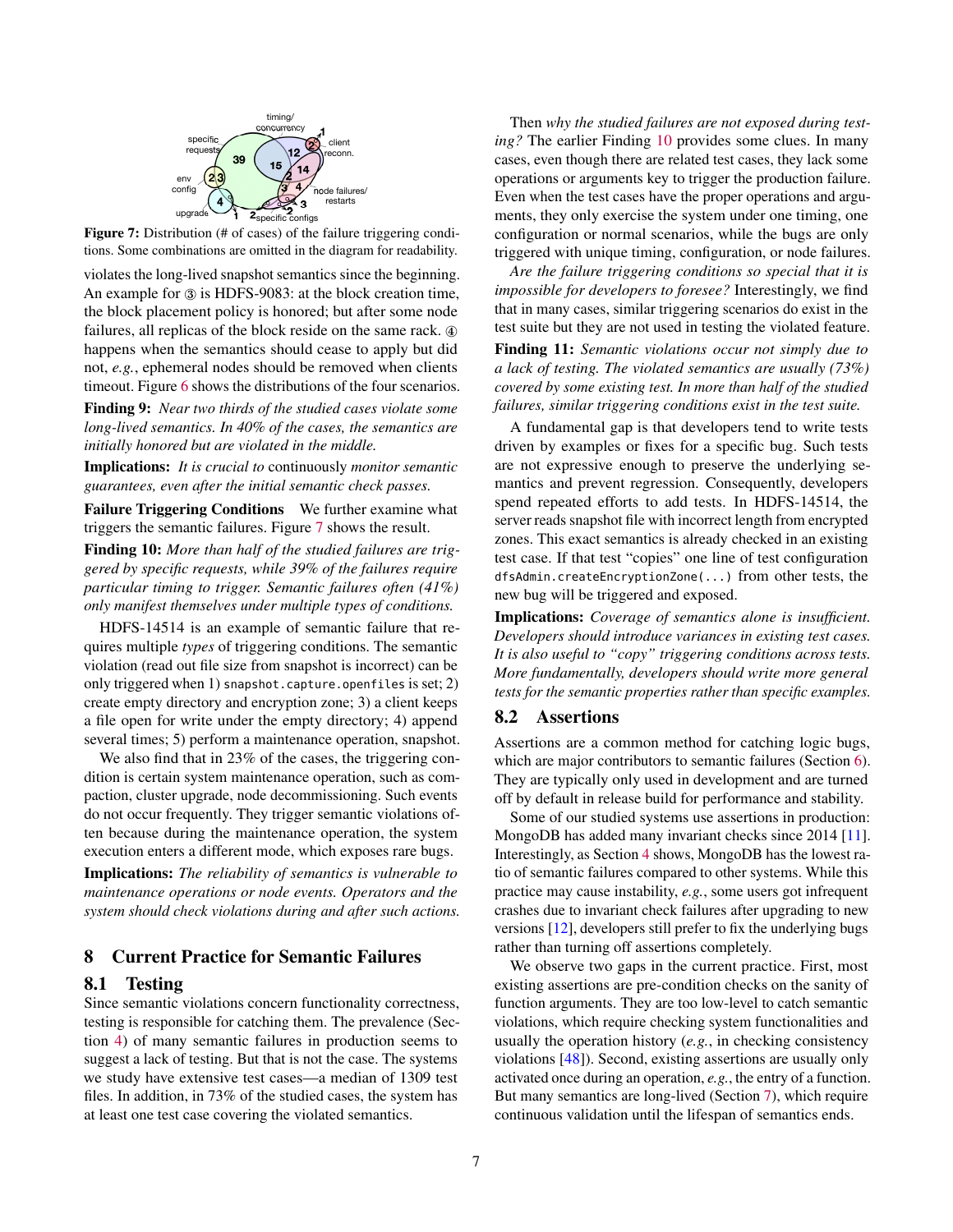Finding 12: *Although in 51% of the failures the buggy functions have some sanity checks, few (9%) cases can be potentially detected by adding proper sanity checks.*

Implications: *Enabling assertions helps reduce silent semantic violations. However, developers should add more semanticlevel invariant checks besides sanity checks.*

## 8.3 Observability

Since our studied failures are silent violations, *how do users notice these subtle failures then*? Understanding this question can reveal insights to improve the observability of semantic failures. We carefully examine the discussion threads in each ticket. In 34 cases, users mentioned their experience clearly.

For all of these cases, users discovered the issues through noticing something suspicious in some "side channels". We categorize them into two types: (i) benign errors in other requests (32%); (ii) anomalies in logs, files, or performance of other tasks (68%). In HBASE-11654, users find out the violations by noticing splitting directories in /hbase/WALs/, which is "very strange" because *"those logs should have been replayed and deleted"*. In KAFKA-9137, users observe the failure by seeing an increase in eviction rate in the logs. In CASSANDRA-6527, users found tombstones appeared even though they never used delete for a column family.

It might seem that we can rely on users to manually detect system semantic failures. Note that there is a survival bias: our studied cases by definition are identified, but in practice silent semantic violations can be easily missed because (i) users do not monitor the systems  $24 \times 7$ ; (ii) when they check, they may not inspect the proper signals. When users notice the failures, the damage may be already done. In CASSANDRA-6527, users commented: "*Fortunately, we have noticed that quickly and canceled the migration. However, we were quite lucky.*"

*How to make semantic failures more observable?* First, if a system API has no interaction with others, it is hard to judge its correctness based on a single piece of information. In practice users often use multiple related APIs to cross-compare results. In HBASE-15236, users observe the violations because Get and Scan return different sizes for the same bulkloaded hfiles. Second, current systems often do not expose enough information about theirs internal states, thus users have to *adhocly* infer whether a promise is obeyed or not. Existing error messages (*e.g.*, a legitimate exception for another request) only focus on the current request, which is hard to link to the semantic violation in past correlated requests.

Finding 13: *Semantic violations are currently observed from "side channels": 32% from errors in other requests, 68% from anomalies in logs, files or performance of other tasks.*

Implications: *Designs of overlapping APIs improve observability of semantic violations. Systems should provide more admin APIs for convenient query of their internal states. Error messages should provide hints about past correlated requests.*

## 9 Oathkeeper: A Semantic Violation Checker

Guided by our study, we build a tool *Oathkeeper* to check semantic violations for large-scale distributed systems.

#### <span id="page-7-0"></span>9.1 Design Overview and Workflow

Oathkeeper takes a runtime approach to check semantic violations in production. This choice is motivated by our findings that semantic failures have diverse root causes (Finding [8\)](#page-5-3) and often difficult to expose in testing due to complex triggering conditions (Finding [10\)](#page-6-2).

Central to a runtime verification approach is what invariants to use. Existing solutions rely on users to write distributed assertions to check the correctness of distributed protocols [\[43,](#page-15-5) [44\]](#page-15-6) or network functions [\[57\]](#page-16-0). In those scenarios, the semantics to check are limited and well-defined. But in our cases, the systems have abundant (Table [1\)](#page-0-0) and looselydefined semantics. Even for semantics that can be described in simple expressions informally, mapping them to the concrete checkable invariants in the complex systems code is hard. These factors make manual construction a daunting task.

Insight and Key Idea. The insight behind Oathkeeper is based on our finding that the majority of the studied failures violate old semantics (Finding [5\)](#page-4-1) despite the decent coverage of testing (Finding [10\)](#page-6-2). When a semantic failure occurs, developers usually add regression tests. But these tests only check if the specific bug is fixed in a specific setup, while the same semantics can be violated repeatedly in other scenarios.

Based on this insight, Oathkeeper leverages the existing regression tests developers write for past semantic failures and automatically extracts the essence—the violated semantic rules. Oathkeeper then enforces these rules at runtime to detect future semantic violations, which may be caused by different bugs under different conditions.

Input and Output. To apply Oathkeeper to a new system, users supply a system-wide configuration and a list of past semantic failure metadata. The former provides basic information about the system such as the compilation command and test directory, and optionally the classes to include for analysis. The latter metadata is provided in the form of git commit id (for version switching) and regression test name.

Oathkeeper outputs the likely semantic rules (Section [9.3\)](#page-8-0). Prior runtime verification tools focus on invariants expressed as predicates among key state variables in a system such as lock\_id and lock\_mode. This representation alone can be insufficient or complex to express the semantics of large distributed systems. Instead, Oathkeeper focuses on rules that describe relations among semantics-related events, particularly operation invocations and state updates. Such an *event relation* rule is expressive to capture various semantics.

Workflow. Figure [8](#page-8-1) shows the tool's workflow. Oathkeeper operates in two stages. In the offline stage, Oathkeeper instruments the target systems to record major events (❶). It then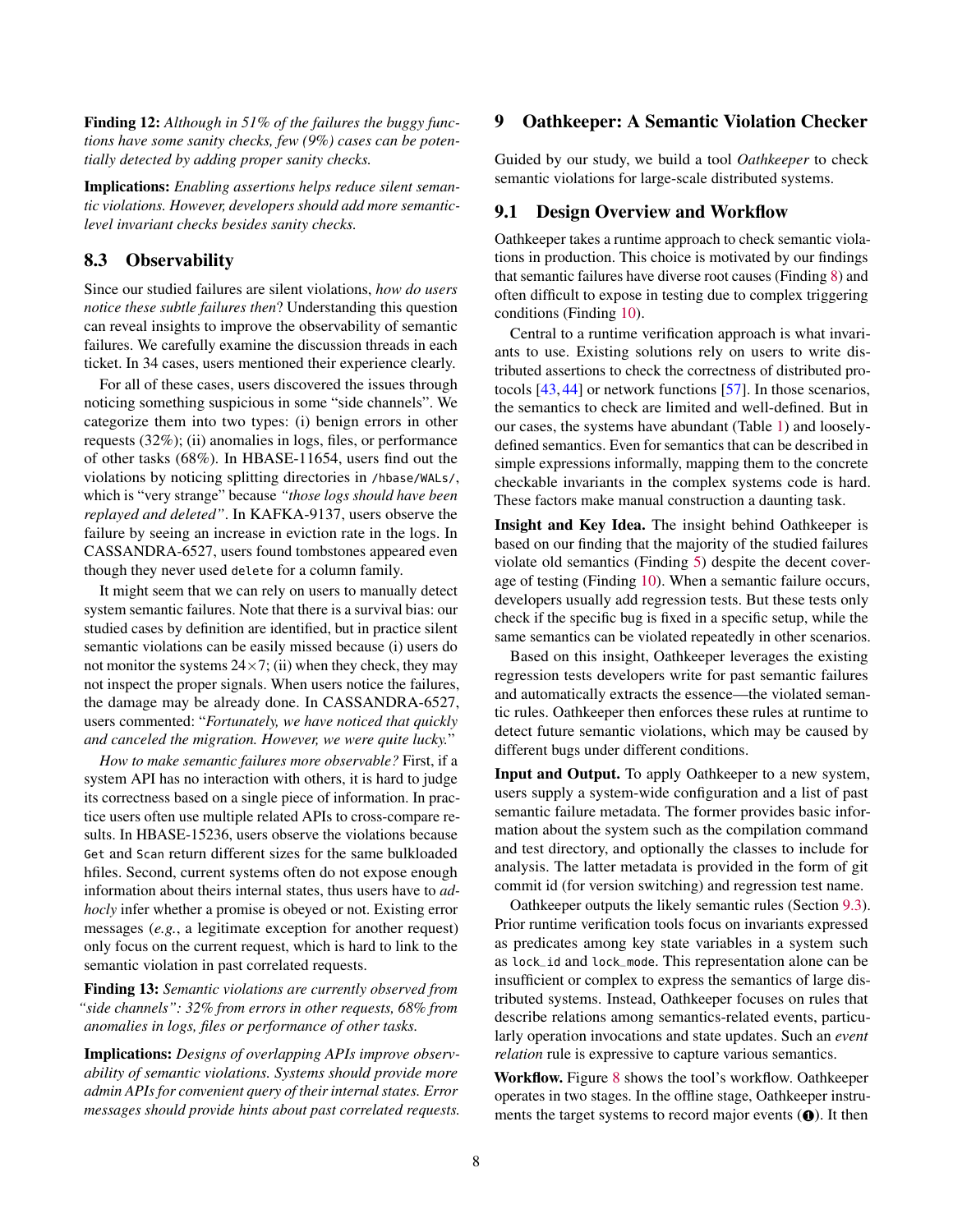<span id="page-8-1"></span>

Figure 8: Workflow of Oathkeeper.

exercises the system twice with the regression tests: once using the patched version and the second time using the buggy version. This will generate two sets of traces (❷). The *inference engine* infers likely semantic rules from the traces of the patched version (❸). The *verifier* applies the inferred semantic rules against the traces of the buggy version and output rules that are violated in the buggy traces (❹). We assume these violated rules are potentially related to the semantic failure. Further optimizations are applied to remove noises and redundancies  $\Theta$ ). In the online stage, Oathkeeper only performs minimal instrumentation that is relevant to these final semantic rules from the offline stage. The event tracer ingests traces from the system in real time. The Oathkeeper verifier continuously checks the traces against the deployed semantic rules and reports violations ( $\odot$ ).

## 9.2 Instrumentation and Trace Generation

For both inferring semantic rules and runtime verification, we need to first instrument the system to obtain execution traces. The Oathkeeper traces use a uniform *event* schema that captures operation-related events and state-related events.

Oathkeeper designs a *load-time instrumentation library* that performs bytecode manipulation when a target system is loaded. This way of instrumentation is convenient (without re-compiling and re-packaging the system) and transparent.

To record operation events, the library adds hooks at the beginning, return and exception point of a method. To record state events, Oathkeeper takes a patch plus base approach. It analyzes the given semantic failure patch and automatically includes the list of classes involved in the patch file. Users can optionally specify names of some important system classes, such as SessionTrackerImpl. With the combined list of classes, Oathkeeper performs simple analysis at the loading phase of these classes to retrieve their member variables of primitive or collections types, and treat them as the state variables. It then identifies instructions that *update* these variables and insert a hook to emit a state update event with the relevant context (variable name, location, *etc.*).

For each given test, Oathkeeper switches the target system to the patched version. The tool executes the test with the instrumented system and generates the trace of events. Then Oathkeeper reverts the target system to the buggy ver-

<span id="page-8-2"></span>

| <b>Template</b>                                | <b>Example</b>                                             |
|------------------------------------------------|------------------------------------------------------------|
| $p \Rightarrow q$                              | decommission a datanode should trigger reconstruction      |
| $s \uparrow \Rightarrow p$                     | when datanode changes, associated watcher notifies clients |
| $s \uparrow \Rightarrow k \uparrow$            | after session disconnection, ephemeral node is removed     |
| $(s = c) \oplus q$                             | read-only server should not provide write access           |
| $p + \Delta t \Rightarrow q$                   | inserted data should expire after the TTL is reached.      |
| $s \uparrow \rightarrow q$                     | cf schema should be altered before alter command returns   |
| $p \Rightarrow \odot (s \uparrow, k \uparrow)$ | after snapshot renaming, either new snapshot creation and  |
|                                                | old snapshot deletion both occur or none of them occur     |

Table 3: Some templates integrated in Oathkeeper. *p*, *q* are operations, *s* and *k* are states, *t* is time, *c* is constant.  $\neg p$  means *p* can not occur.  $\uparrow$  means state changes.  $p + \Delta t$  means time *t* after *p* occurs.

sion (snapshot prior to the patch commit id). Since the buggy version does not contain the test, Oathkeeper copies the regression test from the patched version and executes it to get the buggy trace. If the test cannot directly run on the buggy version due to interface changes (*e.g.*, a function used in the test is not public in the buggy version), the tool supports userprovided patches to fix the compatibility issue.

The trace is stored in a JSON file for ease of deserialization. An example trace entry is **{"type":** "OpTriggerEvent"**, "data":{"opName":** "zookeeper.FileSnap.deserialize"**, "time":**

**1654026992,** ...**}}**. The trace scale is usually moderate, because it is generated from tests. For example, with ZooKeeper, even under the full instrumentation mode (instrumenting all classes), most end-to-end tests generate less than 10,000 events. A common scale is several thousands. We see large traces in only 5/273 tests that produce over 500,000 events. Under the diff mode (only instrument the classes affected by the patch), the trace typically has hundreds of events.

#### <span id="page-8-0"></span>9.3 Template-Driven Inference

A key challenge in the semantic rule inference step of Oathkeeper is to integrate domain knowledge without requiring significant manual effort, while also having reasonable accuracy and efficiency. We take a template-driven approach to address this challenge. We first summarize general semantic rule patterns, such as happens-before relationship, atomicity, periodicity. For each pattern, we define one or more parameterized templates, such as a state change event for *s* must happen before the completion event of operation *p*. Oathkeeper currently supports 18 templates. Table [3](#page-8-2) shows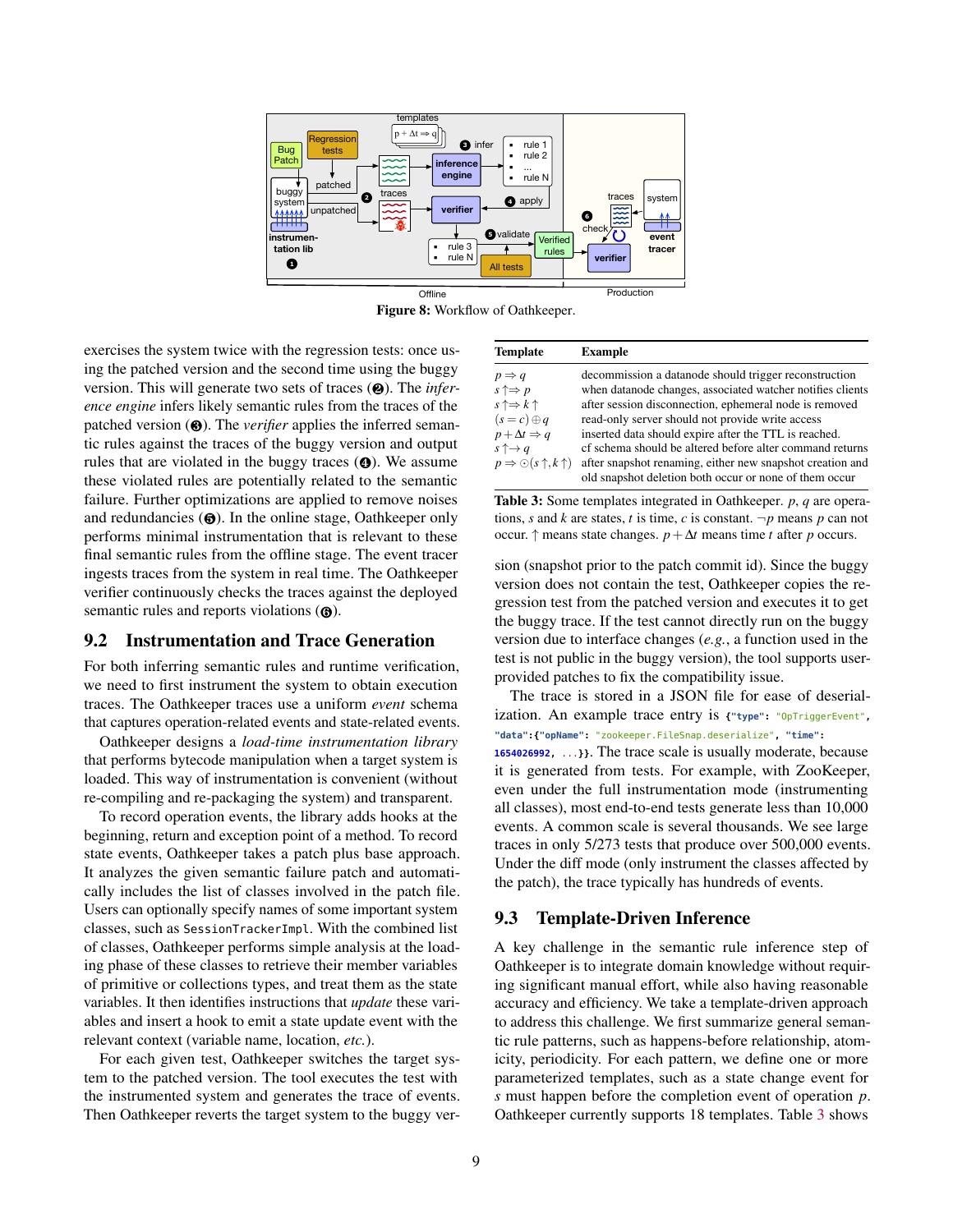```
public abstract class InferScanner {
  //init state variables
  abstract void prescan(Set<Event> eventSet);
  //always need to go through the whole traces
 abstract void scan(Event event);
 //check states after scan, and generate invariants
 abstract List<Invariant> postscan();
}
public abstract class VerifyScanner {
 //init state variables
  abstract void prescan();
  //return true if continues to scan, otherwise break
  abstract boolean scan(Event event, Context context);
  //check states after scan, and judge
  abstract InvState postscan();
}
```
Listing 1: Inference and validation interfaces for each template.

| Algorithm 1: Generic inference and validation workflow. |  |  |  |  |  |
|---------------------------------------------------------|--|--|--|--|--|
|---------------------------------------------------------|--|--|--|--|--|

**Input:** *L*: a trace (list of events) Output: a list of inferred invariants (one inv. is a template w/ context) Func Infer(*L*): /\* get unique events in the trace (we define equality individually for different types of events)  $*$ / unique\_events ← Set(*L*) prescan(unique\_events) foreach event ∈ *L* do scan(event) return postscan()

Input: *L*: a trace (list of events), *context*: parameters in templates, *e.g.*, if an invariant is  $a1 \Rightarrow a2$ , context is a1 and a2 Output: the checking result of invariant (pass, fail or inactive) Func Verify(*L, context*): foreach event ∈ *L* do if scan(event, context) then break return postscan()

| <b>Func</b> Main( $L_{patched}$ , $L_{buggy}$ ):                   |
|--------------------------------------------------------------------|
| inv list $\leftarrow \emptyset$                                    |
| <b>foreach</b> $inv \in$ <i>Infer</i> ( $L_{patched}$ ) <b>do</b>  |
| <b>if</b> Verify( $L_{bugev}$ , inv.context) == InvState.FAIL then |
| inv_list.add(inv)                                                  |
| return inv_list                                                    |

<span id="page-9-1"></span>several examples. Our technical report [\[47\]](#page-15-13) shows the full list.

The inference engine implements an inference algorithm for each template. The algorithm checks if there are matches in a given trace and derives concrete values to each template parameter if so. We call each match a *context* for the template, which is a potential invariant. For one template  $(e.g., p \Rightarrow q)$ , a trace can have multiple contexts (*e.g.*,  $a1 \Rightarrow a2$  and  $a1 \Rightarrow a3$ ).

The templates allow encoding domain-specific semantics without significant specification effort. They also restrict the search space so the inference engine only analyzes trace events that match the template structure and parameter types. While these templates may not represent the exact or full semantics like a high-level specification does, they can capture the essential ingredients for making the semantics hold.

The inference engine takes the trace obtained from running the regression tests against the patched system. Each template class implements an infer function that returns a list of rules from the trace. Most templates follow three phases in

#### Algorithm 2: Implementation for template  $p \Rightarrow q$ .

```
Func ImplyTemplate::InferScanner::prescan(S):
    foreach event \in S do C.put(event, \{\})foreach event ∈ S do
         foreach event2 ∈ S do
             if event != event2 then
                  C.get(event).put(event2, 0)
                  C.get(event2).put(event, 0)
Func ImplyTemplate::InferScanner::scan(event):
    foreach (k, v) \in C.get(event) do v \leftarrow v + 1foreach event2 \in \mathcal{C} do
        if event == event2 then continue
        val ← C.get(event2).get(event)
        if val > 0 then C.get(event2).put(event, val - 1)
Func ImplyTemplate::InferScanner::postscan(L):
    lst \leftarrow []
    foreach (k, v) \in C do
        foreach (k2, v2) \in v do
             /* add potential invariants when counter is 0 */
             if v2 == 0 then lst.add(genImplyInv(k,k2))
    return lst
Func ImplyTemplate::VerifyScanner::prescan():
    ifHold ← true
    ifActivated ← false
    counter \leftarrow 0Func ImplyTemplate::VerifyScanner::scan(event, context):
    if event = context. left then
         counter ← counter + 1
         ifActivated ← true
    else if event == context.right & \& \text{counter} > \theta then
        counter \leftarrow counter - 1return true
Func ImplyTemplate::VerifyScanner::postscan(L):
    if counter != \theta then ifHold \leftarrow false
    if !ifHold then return InvState.FAIL
    if ifActivated then return InvState.PASS
    else return InvState.INACTIVE
```
<span id="page-9-2"></span>the infer function: *pre-scan*, *scan*, and *post-scan* (interfaces defined in Listing [1\)](#page-9-0). The pre-scan step typically builds an index of the unique event set in the trace. The uniqueness is determined by a custom function we define for different types of events. For example, operation invocation events are unique based on the signatures of invoked functions. The scan step iterates through each event in the trace and updates bookkeeping data structures such as an event occurrence map. The post-scan step generates invariants based on the bookkeeping data structures. Templates that do not follow this pattern can customize the procedures. For example, the AfterOpAtomicStateUpdateTemplate iterates forward once and scans backwards once; the StateEqualsDenyOpTemplate scans the trace for each state type in the test.

The core inference algorithm for each template, while different, is relatively straightforward. It essentially involves identifying events in the trace that match the type of a template's parameter, enumerating hypotheses (candidates) from the contexts, and validating the hypotheses against the trace. Since the trace size is moderate, we can afford enumerations. Example. We describe the inference of a representative template  $p \Rightarrow q$ , which represents that every invocation of oper-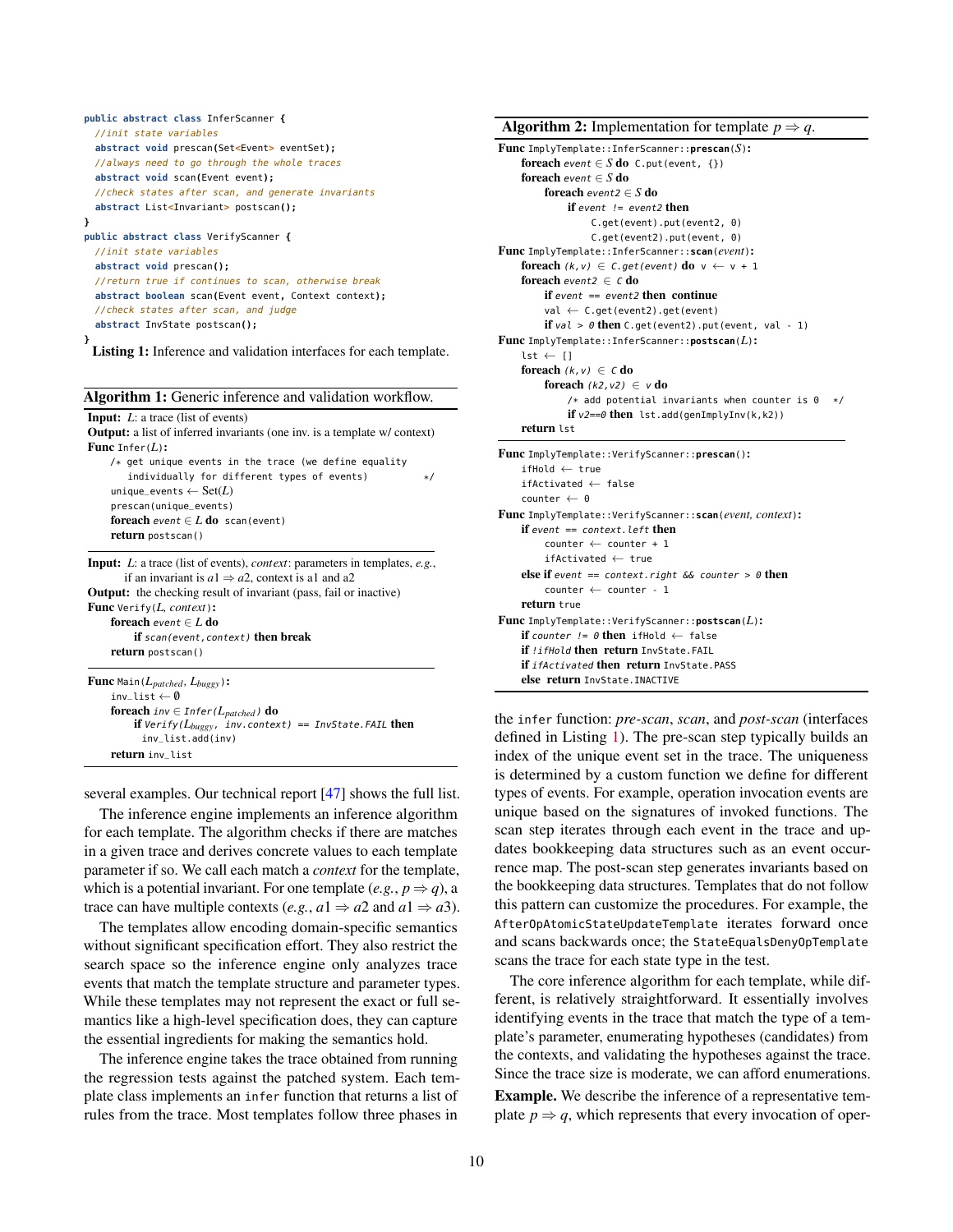<span id="page-10-0"></span>

Figure 9: Inference and validation algorithm example.

ation *p* implies a subsequent operation invocation of *q*. For example, createSession should usually imply closeSession. The steps are listed in Algorithms [1](#page-9-1) and [2.](#page-9-2)

We use Figure [9](#page-10-0) (a) to show the process of inferring rules of template  $p \Rightarrow q$  from a patched trace  $[e1, e2, e3, e1, e2]$ . The algorithm assumes all pairs  $\langle e_i, e_j \rangle$  in the unique event set are candidate contexts to the template, in which  $e_i$  and  $e_j$  are of OpTriggerEvent type and the uniqueness is based on the operation name. Then it attempts to find counterexamples to invalidate wrong rules. The inference algorithm of this template uses a simple counting approach that runs in three steps. The *pre-scan* step constructs a nested map {event: {event: int}} to record the occurrences for the event pairs. For each event pair, the counter is initially zero. Then the *scan* step iterates through each event *e* in the trace in order. If *e* is *e<sup>i</sup>* , *i.e.*, a key in the nested map, we increment the counters for all entries with  $\langle e_i, * \rangle$  keys; if *e* is  $e_j$ , we decrement the counters for entries that have <\*, *ej*> keys *and* have positive counters. In the *post-scan* step, we check the final state of counters. If the final counter does not reach zero, there is an orphan  $e_i$  that does not have subsequent  $e_j$ . We get  $e_1 \Rightarrow e_2, e_3 \Rightarrow e_1$  and  $e^3 \Rightarrow e^2$  at the end. Rules like  $e^1 \Rightarrow e^3$  are removed because no subsequent *e*3 occurs after the second *e*1.

#### <span id="page-10-1"></span>9.4 Rule Validation

After step  $\Theta$ , the inference engine could infer many likely semantic rules. Oathkeeper then applies these rules against the buggy traces (❹) and sees which rules are violated. Similarly to inference, each template class needs to implement a verify function. The verify function also usually consists of three phases: *pre-scan*, *scan*, and *post-scan*. The pre-scan step initializes auxiliary data structures specific to the template. The scan step goes over the events in the trace and updates the data structures. In some template, the scan step does not need to iterate through all events in the trace if a contradictory example is already found. The post-scan step checks the data structures and returns the result, which could be PASS (rule is activated and no contradiction is found), INACTIVE (the antecedent of the rule does not occur, *e.g.*,  $p \Rightarrow q$  is inactive in a trace without occurrences of *p*), or FAIL (at least one contradiction is found). We only preserve rules that pass in the patched trace and fail in the buggy trace.

Example. Algorithms [1](#page-9-1) and [2](#page-9-2) show the steps to verify template  $p \Rightarrow q$ . We use Figure [9](#page-10-0) (b) to show the process of vali-

dating inferred rules from (a) on a buggy trace [*e*1, *e*2, *e*3, *e*1]. There are three rules to verify:  $e1 \Rightarrow e2, e3 \Rightarrow e1, e3 \Rightarrow e2$ . In the *pre-scan* step, we first initialize a counter for each inferred rule. The *scan* step then updates the counter: for rule  $e_i \Rightarrow e_j$ , if a processed event *e* matches *e<sup>i</sup>* , we increment the counter; if  $e$  matches  $e_j$ , we decrement the counter if it is positive. All three rules are active as both *e*1 and *e*3 appear in the trace. The *post-scan* step marks rules with non-zero counters as FAIL:  $e1 \Rightarrow e2$  and  $e3 \Rightarrow e2$ .

However, there could still be a significant number of rules due to noises like unfinished tests (*e.g.*, an assertion failed in the middle of the test), new type events (new methods introduced), coincidence, and methods that are used for testing only. To reduce these noises, the verifier validates  $\Theta$  the candidate rules against traces obtained from all test cases, under the patched version, and *discards* rules that do not hold in all traces. In addition, we filter uninteresting rules about the system start-up or shut-down methods or thread run methods. This is achieved by inserting special marker events at the start and end of test method, and only running the inference algorithms on trace region within the markers.

# 9.5 Runtime Checking

Oathkeeper deploys the refined semantic rules with the target system in production, along with the verifier and event tracer. Oathkeeper performs load-time instrumentation to the production system in a wrapper class of the entry points. Different from the offline stage, the instrumentation is selective to only the deployed rules and is thus lightweight. The event tracer stores in-memory traces from the target systems.

The runtime verifier schedules periodical tasks that validate the current trace against *each* of the deployed semantic rules. It reuses the same checking logic defined in the function verify of the template. When the engine finds a semantic rule reported as FAIL, it records the counterexamples in the traces for debugging. It also schedules a second check on this violated rule again shortly to tolerate transient violations or inconsistencies in the trace. For high availability, Oathkeeper generates alerts in the log upon detection of potential semantic failures and does not attempt to crash the system.

#### <span id="page-10-2"></span>9.6 Optimizations

The validation step can be time-consuming. With *N* (often thousands) candidate rules and *M* (often hundreds) test cases, we need to get *M* traces and check  $N \times M$  times. To reduce the validation time, we introduce a survivor optimization. After a test finishes, we validate the rules, if some rule is already "killed" (invalidated) by this test's trace, it will not be carried over to the remaining tests. Therefore, only the survived rules will be validated to the end. Another optimization is to run more closely related tests first. The rationale is that some test takes a long time to run but is irrelevant to a given rule (thus the test's trace will not disprove the rule). By prioritization, we can potentially invalidate false rules faster.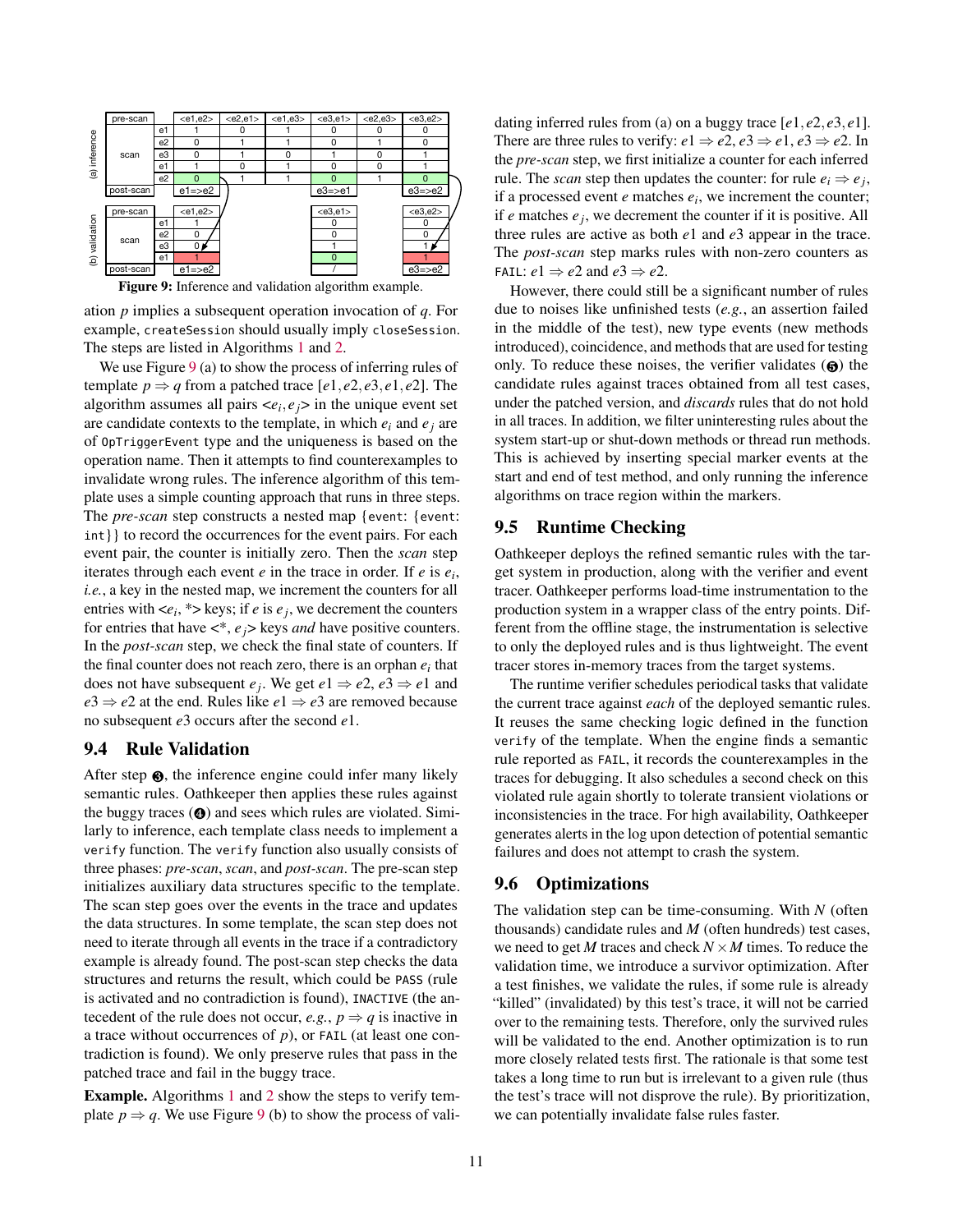We also add several optimizations to reduce the runtime overhead. First, the event tracer only preserves the most recent events within a time window, since always checking full traces from the start is wasteful. The time window is configured larger than checking frequency to avoid missing checking events. The events involved in time-related semantic rules are excluded as their expiration time is based on their parameters. Second, to achieve both high concurrency and low memory pressure, we decouple the checking from the event emission with a ring buffer design inspired by highperformance message queues [\[10\]](#page-14-21). Third, to avoid massive new object creation frequently triggering garbage collection, we reuse expired event objects in the ring buffers. Oathkeeper also pre-allocates buffers for each type of events at the instrumentation phase to prevent buffer initialization blocking.

## 9.7 Implementation

We implement Oathkeeper in Java (JDK 8). Its instrumentation library is built based on Javassist for class bytecode manipulation. Its test engine leverages JUnit to manage and execute test cases. The tool also includes a workflow script such as checking out patched and buggy versions and checking a semantic rule against given traces.

# 9.8 Limitations

Our approach makes several assumptions: 1) semantics should be expressible with simple relations of events; 2) the system has a number of test cases with good quality; 3) the failure patch should not involve significant redesign or interface interfaces. If some assumption does not hold, Oathkeeper may fail to deduce good semantic rules.

## 10 Evaluation

We have integrated Oathkeeper with ZooKeeper, HDFS and Kafka. We evaluate (1) whether Oathkeeper can leverage past semantic failures to check new violations; (2) what runtime overhead it incurs to the target system. The experiments are done in servers with 20-core 2.2 GHz CPUs, 64 GB memory, running Ubuntu 18.04. The Oathkeeper check engine is configured to schedule and check rule violations every second.

## 10.1 Generation Overview

Oathkeeper requires old semantic failures and their associated regression tests as input to extract semantic rules. We select old semantic failures and their regression tests to reproduce (8 for ZooKeeper, 10 for HDFS and 8 for Kafka). These tests cover major functionalities of the three systems. We add a switch in the system code to easily enable and disable the patch for the semantic failure bugs. We then apply Oathkeeper to the source code to add instrumentation points, run the regression tests with the patch switch turned on and off, and execute other steps in Oathkeeper (Section [9.1\)](#page-7-0). For each case, Oathkeeper infers many raw semantic rules. After

<span id="page-11-0"></span>

| JIRA Id            | <b>Violated Semantics</b>                                   |
|--------------------|-------------------------------------------------------------|
| ZK-1496            | ephemeral node should be deleted after session expired      |
| ZK-1667            | watcher should return correct event when client reconnected |
| ZK-3546            | container node should be deleted after children all removed |
| HDFS-14699         | failed block need to be reconstructed                       |
| HDFS-14317         | edit log rolling should be activated periodically           |
| HDFS-14633         | file rename should respect storageType quota                |
| <b>KAFKA-12426</b> | partition topic ID should be persisted into metadata file   |

| <b>Table 4:</b> Evaluated newer semantic failures. |  |  |  |
|----------------------------------------------------|--|--|--|
|----------------------------------------------------|--|--|--|

the validation and optimization step, the rule set is significantly reduced. In total, Oathkeeper extracted 285 rules for ZooKeeper, 1,209 rules for HDFS, and 150 rules for Kafka.

## 10.2 Checking Newer Violations

We evaluate whether the inferred rules are useful to catch new semantic failures. Given Oathkeeper's approach, it is likely less effective with unseen semantics. We reproduce 7 newer (9–34 months later) failures (Table [4\)](#page-11-0) that violate related semantics in the old cases, but with different root causes. With the inferred rules, Oathkeeper detects violations for 6 of them. These newer violations are known bugs by the time we conducted this experiment. However, their root causes and triggering conditions are completely different from the failures used to extract semantic rules. Oathkeeper detects these newer violations with only knowledge from the old failures, which demonstrates the tool's detection capability.

We show one example in Figure [10.](#page-12-0) ZK-1496 is not in our study dataset, but its symptom is similar to a studied failure ZK-1208 that was reported 9 months ago prior to ZK-1496 in an older release. Users found that the ephemeral znodes were not deleted long after the client exited. The root cause is a race condition bug that while the session tracker is removing the expired session, another thread is processing an ephemeral node creation request. In ZK-1208, developers added a fix to mark sessions as closing to prevent ephemeral node creation on expiring sessions, and introduced a regression test. Oathkeeper executes the regression test on ZooKeeper twice with patch enabled and disable, and generates two traces (c) and (d). Then Oathkeeper infers rules (e) from the patched traces. Not all inferred rules are useful. Oathkeeper only preserves rules that fail in buggy traces and pass all tests (f). Rules such as  $\circled{3}$  are filtered when being validated on all tests. Finally, two verified rules  $\mathbb D$  and  $\mathbb Q$  detect the violations (g).

Oathkeeper fails to detect ZK-1667: client A sets a watch on /d and then disconnects, client B deletes /d and recreates it; when client A reconnects, it receives a NodeCreated event instead of NodeDataChanged event. The violated semantics fits into one of our templates. However, due to the quality of the old watch test in our pool, Oathkeeper infers other rules.

The average detection time is 0.91 seconds. This result does not contradict with the long-lived semantics finding in Section [7.](#page-5-2) In the experiments, we trigger the conditions to reproduce the failure soon and measure the detection time from the start time of the violation.

We compare Oathkeeper with a state-of-the-art invariant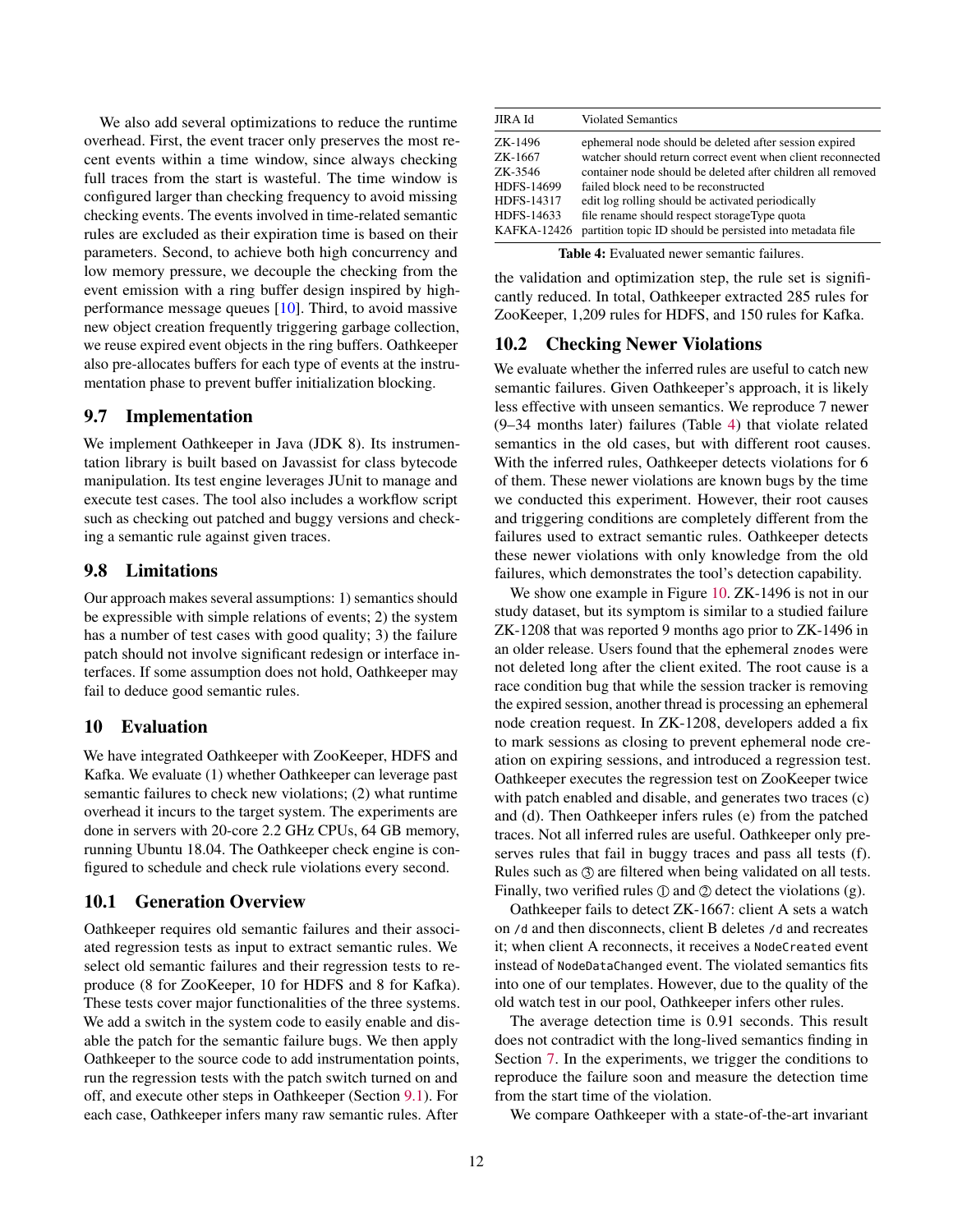<span id="page-12-0"></span>

Figure 10: Example: Oathkeeper workflow of using ZK-1208 to detect ZK-1496.

<span id="page-12-1"></span>

Figure 11: Detection of 22 semantic failures in ZooKeeper (sorted by the bug ticket time in ascending order) when applying Oathkeeper on a sliding subset of the failures for inferring semantic rules.

checking tool, Dinv [\[30\]](#page-14-22). Dinv is designed for checking distributed protocols. Its core invariant inference component is based on Daikon [\[26\]](#page-14-23) that mines variable-level relationship. We instrument the state variables in the two systems and apply Daikon to traces from the system test cases. The inferred invariants only detect 1 case (ZK-1496) and are highly noisy.

We conduct an additional "cross-validation" experiment. Specifically, we collect a larger pool of 22 semantic failures in ZooKeeper. The failures are sorted from older to newer. We feed each failure to Oathkeeper and measure how many of the 22 failures can be detected. For 16 cases, the rules inferred from one case only detect that case. It does not imply, though, these rules are useless. They might help detect failures outside the pool. Interestingly, for the remaining 6 cases, their inferred rules detect a median of 5 failures. For example, rules from ZK-2355 can detect 6 other failures besides itself. Figure [11](#page-12-1) plots the aggregate detection result.

#### 10.3 Performance

Figure [12](#page-12-2) shows the performance of running Oathkeeper for the 26 old cases. Our template-based inference is fast. The median time to finish inference is 6.5 s. The median trace generation time is 153.5 s. The most time-consuming part is verifying the inferred rules against the system test suite, because running the full test for the three systems alone takes a long time. The end-to-end validation time is 2196 s (median). After discounting the original test execution time, the median validation time is 301 s. The survivor optimization we introduce (Section [9.4\)](#page-10-1) helps. In one time-consuming case, it

<span id="page-12-2"></span>

Figure 12: Time to generate trace, infer rules, and verify rules against test suite. ZK: Id 0–7, HDFS: Id 8–17, KF: Id 18–25.

<span id="page-12-3"></span>

|             | Base      | 25%       | .50%      | 75%       | $100\%$   |
|-------------|-----------|-----------|-----------|-----------|-----------|
| ZooKeeper   | 418.27    | 417.63    | 416.71    | 416.55    | 416.1     |
| <b>HDFS</b> | 174.55    | 174.56    | 172.10    | 172.10    | 172.06    |
| Kafka       | 30,759.49 | 30,546.00 | 30,377.50 | 30,246.04 | 30.183.15 |

Table 5: System throughput (op/s) with varying percentages of semantic rules enabled. The 100% represents 285 rules for ZooKeeper, 1,209 rules for HDFS, and 150 rules for Kafka.

reduces the end-to-end validation time from 8104 s to 5024 s.

## 10.4 Runtime Overhead

We measure the overhead Oathkeeper introduces to the systems at runtime. The main source of overhead comes from the added instrumentation to emit traces; the rule checking does not impact the system much because it is done asynchronously. Oathkeeper only adds instrumentation relevant to the deployed rules to minimize the overhead. Naturally, more rules lead to higher overhead. We evaluate the overhead as a function of the percentage of enabled rules. For ZooKeeper, we run the workload of 15 clients sending 15,000 requests (40% reads, 60% creates and writes). For HDFS, we run the built-in benchmark NNBenchWithoutMR which creates and writes 100 files, each file has 160 blocks and each block is 1MB. For Kafka, we run the workload of producing 1 million 16KB messages. Table [5](#page-12-3) shows the result. With all rules enabled, the average system throughput overhead is 1.27%.

Our initial event tracer used an array list with synchronization, which resulted in a 31% overhead under heavy workloads. We later implemented a more complex non-blocking queue, but the overhead is still large. After investigation, we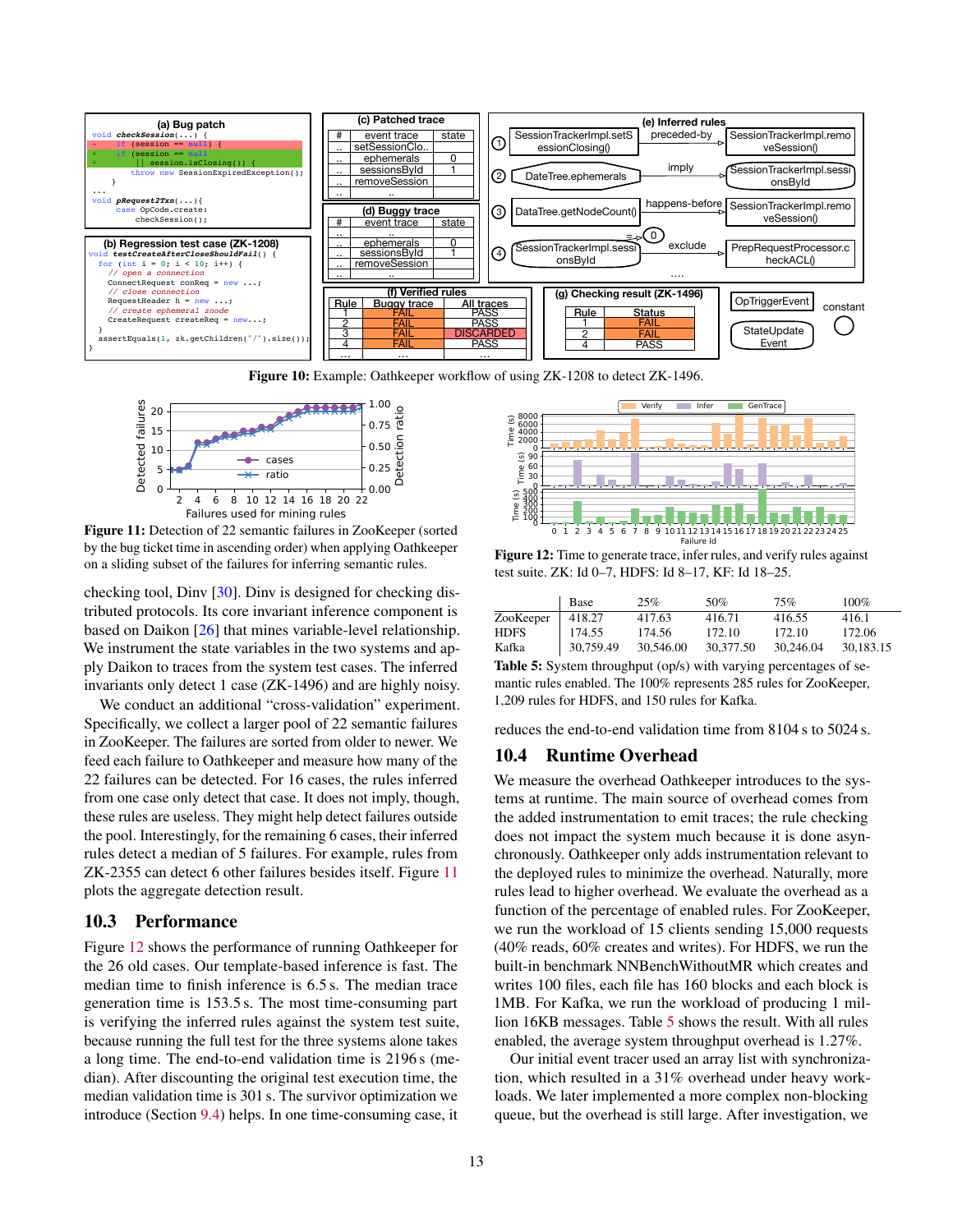found the overhead mainly comes from memory and GC instead of synchronization, which motivated our ring buffer design (Section [9.6\)](#page-10-2) that significantly reduced the overhead.

## 10.5 Rule Activation and False Positive

We deploy the inferred rules to a cluster of ZooKeeper, HDFS, and Kafka instances. We run a set of workloads against the instances. We first measure the rule activation ratio during the experiment. A rule is activated if the check engine finds the antecedent of the rule has occurred. For ZooKeeper, 11% of the rules are activated. The remaining rules are not activated due to the lack of workloads, faulty conditions, *etc.*, to trigger the antecedent events. For HDFS and Kafka, the activation ratio is 66% and 48%. We then measure the false positive ratio among the activated rules. The result is 4% for ZooKeeper, 9% for HDFS, and 12% for Kafka. This result benefits from the validation steps described in Section [9.4:](#page-10-1) Oathkeeper eliminates falsely inferred rules by validating the rules against both the buggy trace and the traces from all test cases of a target system. Adding profile runs or a dynamic ban mechanism can further remove the false rules.

## 11 Related Work

Semantic Bugs. Several studies [\[42,](#page-15-14)[55,](#page-16-2)[58\]](#page-16-3) analyze the prevalence of semantic bugs in open-source server software. Our study analyzes *semantic failures* in distributed systems. Beyond the difference that we investigate distributed systems, the study of *bugs* is in general a complementary effort to the study of *failures*. The former focuses on analyzing the static code patterns, while the latter focuses on the dynamic manifestations and system misbehavior.

Several solutions are proposed to detect semantic bugs in file systems and DBMS, including cross-checking multiple file system implementations [\[50\]](#page-15-15), fuzzing [\[39\]](#page-15-16), and testing using pivoted query [\[54\]](#page-16-4). Both cross-checking and fuzzing focus on finding bugs offline. Oathkeeper focuses on a complementary direction of inferring semantic rules for runtime checking. We hope our study can motivate future work to extend these solutions to detect semantic bugs in distributed systems. We observe some open challenges to cross-check distributed systems: distributed systems usually provide a wide variety of semantics that are less rigorously specified compared to file systems, which have well-defined semantics (*e.g.*, POSIX standard) and many implementations. Each distributed system has its unique semantics and may not be cross-checkable. In addition, they often contain many internal and background mechanisms that provide semantic guarantees but the semantics are not easy to be tested. For fuzzing, the challenge is that many silent semantic violations require external faulty events (*e.g.*, node restarts, network error) to trigger besides input. Thus, fault injection testing is needed.

Distributed Systems Failure Study. Understanding failures has been an important theme in distributed system literature, with a series of empirical studies [\[16,](#page-14-24) [17,](#page-14-25) [19,](#page-14-26) [25,](#page-14-27) [31,](#page-14-28) [32,](#page-15-8) [36,](#page-15-17) [37,](#page-15-9) [46,](#page-15-1) [51\]](#page-15-18), *e.g.*, on fail-slow faults [\[32\]](#page-15-8), gray failures [\[37\]](#page-15-9), and network partitions [\[17\]](#page-14-25). These failures usually have some error signals such as timeouts. Our study complements these studies and focuses on the under-explored silent semantic failures in distributed systems.

Runtime Verification. Prior works have explored runtime assertions to verify distributed protocols [\[43,](#page-15-5) [44\]](#page-15-6), file systems [\[28\]](#page-14-29), and network functions [\[57\]](#page-16-0). Runtime verification [\[34\]](#page-15-19) is also studied in embedded systems and Java benchmark programs [\[24\]](#page-14-30). Recent works [\[45,](#page-15-10) [46\]](#page-15-1) propose intrinsic watchdogs that detect partial faults with clear error signals. Lu *et al.* propose a runtime checker for consistency violations [\[48\]](#page-15-7). Overall, there is a lack of runtime verification solutions for monitoring the semantic correctness of largescale distributed system implementations. Our proposed tool Oathkeeper explores automatically extracting semantic rules to check a variety of semantics for large distributed systems.

Invariant Mining. Inferring likely invariants from software execution traces have been studied, *e.g.*, Daikon [\[26\]](#page-14-23) and DIDUCE [\[33\]](#page-15-20). They mainly focus on mining invariants on the relationship of program variables for single-component software, *e.g.*, off < array.length. These invariants are too low-level to capture the semantics of distributed systems.

Dinv [\[30\]](#page-14-22) is proposed to infer protocol invariants of program variables across nodes. It runs complex program slicing to instrument program variables influenced by network communication. It then uses Daikon to infer invariants from the logs of running the system's test suite. I4 [\[49\]](#page-15-21) infers inductive invariants for verifying distributed protocols.

Oathkeeper is complementary to the two efforts. Instead of protocols and variable relations, we focus on inferring highlevel semantic rules for large distributed systems, most of which are not about protocols. Also unlike Dinv, Oathkeeper does not rely on complex static analysis to work and thus does not suffer from analysis inaccuracies and scalability limitations. Oathkeeper takes a unique approach of leveraging past failures and semantic templates to extract semantic rules.

## 12 Conclusion

Silent semantic violations pose a severe challenge to distributed systems reliability. This paper sheds light on this under-explored yet important problem by presenting a study on real-world failures in popular distributed systems. It reveals that sadly "a promise is often *not* a promise". Guided by our study, we design a tool Oathkeeper that automatically extracts semantic rules from past semantic failures, and enforces these rules at runtime to check future violations.

## Acknowledgments

We thank our shepherd, Annette Bieniusa, and the OSDI reviewers for their valuable feedback. This work was supported in part by NSF grants CNS-1942794, CNS-2149664, CNS-1910133, and CCF-1918757, and a Facebook research award.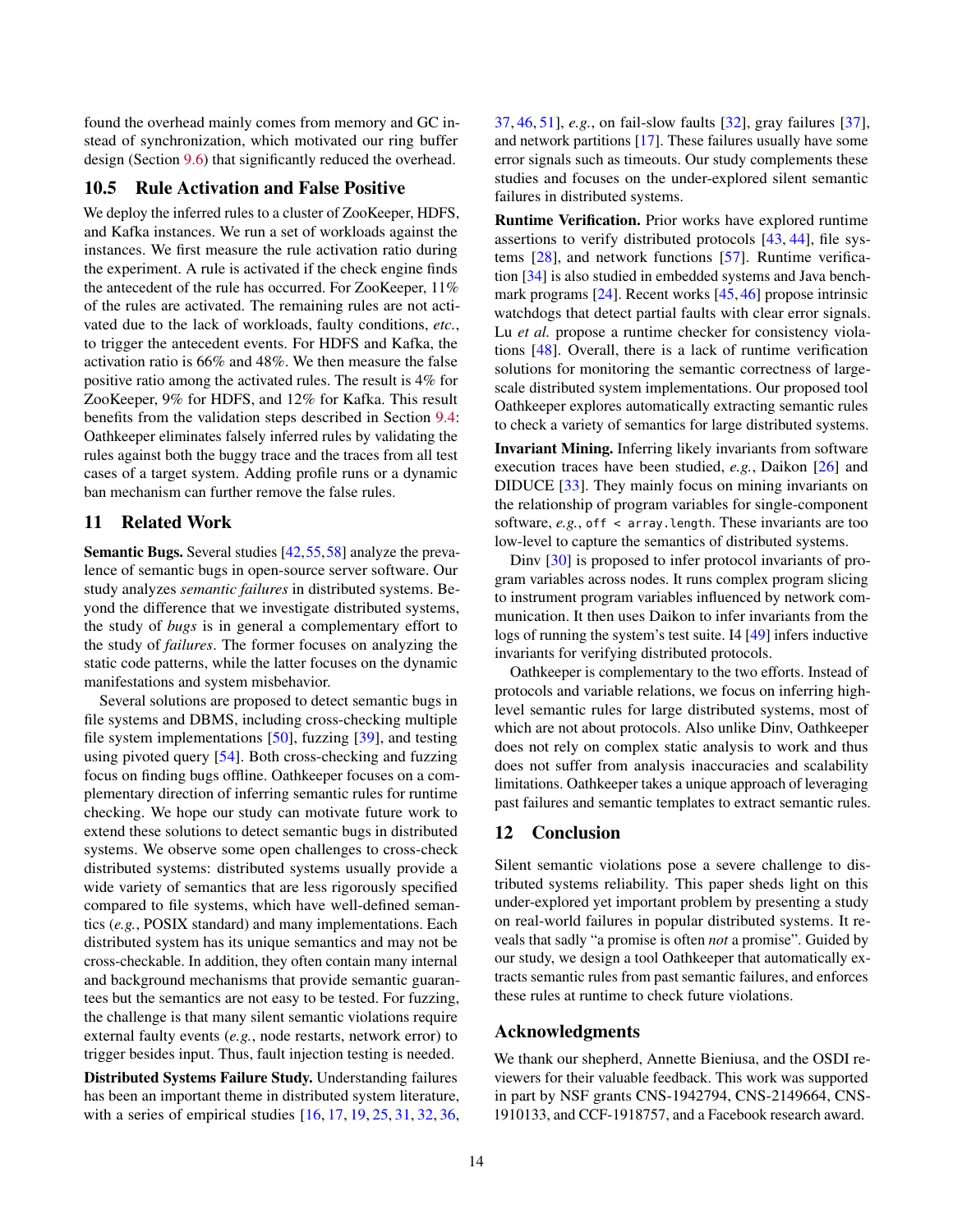# References

- <span id="page-14-14"></span>[1] Apache ZooKeeper releases. [https://zookeeper.apache.org/](https://zookeeper.apache.org/releases.html) [releases.html](https://zookeeper.apache.org/releases.html).
- <span id="page-14-2"></span>[2] Google cloud infrastructure incident #20013. [https://status.](https://status.cloud.google.com/incident/zall/20013) [cloud.google.com/incident/zall/20013](https://status.cloud.google.com/incident/zall/20013).
- <span id="page-14-1"></span>[3] Google cloud storage incident #17005. [https://status.cloud.](https://status.cloud.google.com/incident/storage/17005) [google.com/incident/storage/17005](https://status.cloud.google.com/incident/storage/17005).
- <span id="page-14-13"></span>[4] HBASE-11536: Puts of region location to meta may be out of order which causes inconsistent of region location. [https:](https://issues.apache.org/jira/browse/HBASE-11536) [//issues.apache.org/jira/browse/HBASE-11536](https://issues.apache.org/jira/browse/HBASE-11536).
- <span id="page-14-8"></span>[5] HBase-17125: Inconsistent result when use filter to read data. <https://issues.apache.org/jira/browse/HBASE-17125>.
- <span id="page-14-16"></span>[6] HDFS-12217: HDFS snapshots doesn't capture all open files when one of the open files is deleted. [https://issues.apache.](https://issues.apache.org/jira/browse/HDFS-12217) [org/jira/browse/HDFS-12217](https://issues.apache.org/jira/browse/HDFS-12217).
- <span id="page-14-10"></span>[7] HDFS-14359: Inherited acl permissions masked when parent directory does not exist (mkdir -p). [https://issues.apache.](https://issues.apache.org/jira/browse/HDFS-14359) [org/jira/browse/HDFS-14359](https://issues.apache.org/jira/browse/HDFS-14359).
- <span id="page-14-7"></span>[8] HDFS-9083: Replication violates block placement policy. <https://issues.apache.org/jira/browse/HDFS-12070>.
- <span id="page-14-9"></span>[9] KAFKA-2960: DelayedProduce may cause message loss during repeated leader change. [https://issues.apache.org/](https://issues.apache.org/jira/browse/KAFKA-2960) [jira/browse/KAFKA-2960](https://issues.apache.org/jira/browse/KAFKA-2960).
- <span id="page-14-21"></span>[10] Lmax disruptor. [https://lmax-exchange.github.io/](https://lmax-exchange.github.io/disruptor/) [disruptor/](https://lmax-exchange.github.io/disruptor/).
- <span id="page-14-19"></span>[11] MongoDB-12355: add "invariant" for invariant checking in server code. [https://jira.mongodb.org/browse/](https://jira.mongodb.org/browse/SERVER-12355) [SERVER-12355](https://jira.mongodb.org/browse/SERVER-12355).
- <span id="page-14-20"></span>[12] MongoDB-50971: Invariant failure, wt\_notfound: item not found. <https://jira.mongodb.org/browse/SERVER-50971>.
- <span id="page-14-5"></span>[13] ZooKeeper-1208: Ephemeral node not removed after the client session is long gone. [https://issues.apache.org/jira/](https://issues.apache.org/jira/browse/ZOOKEEPER-1208) [browse/ZOOKEEPER-1208](https://issues.apache.org/jira/browse/ZOOKEEPER-1208).
- <span id="page-14-17"></span>[14] ZooKeeper-2774: Ephemeral znode will not be removed when sesstion timeout, if the system time of zookeeper node changes unexpectedly. [https://issues.apache.org/jira/](https://issues.apache.org/jira/browse/ZOOKEEPER-2774) [browse/ZOOKEEPER-2774](https://issues.apache.org/jira/browse/ZOOKEEPER-2774).
- <span id="page-14-15"></span>[15] ZooKeeper-3144: Potential ephemeral nodes inconsistent due to global session inconsistent with fuzzy snapshot. [https:](https://issues.apache.org/jira/browse/ZOOKEEPER-3144) [//issues.apache.org/jira/browse/ZOOKEEPER-3144](https://issues.apache.org/jira/browse/ZOOKEEPER-3144).
- <span id="page-14-24"></span>[16] M. Alfatafta, B. Alkhatib, A. Alquraan, and S. Al-Kiswany. Toward a generic fault tolerance technique for partial network partitioning. In *14th USENIX Symposium on Operating Systems Design and Implementation*, OSDI '20, pages 351–368. USENIX Association, Nov. 2020.
- <span id="page-14-25"></span>[17] A. Alquraan, H. Takruri, M. Alfatafta, and S. Al-Kiswany. An analysis of network-partitioning failures in cloud systems. In *Proceedings of the 13th USENIX Conference on Operating Systems Design and Implementation*, OSDI '18, page 51–68, Carlsbad, CA, USA, 2018.
- <span id="page-14-6"></span>[18] J. Armstrong. *Making reliable distributed systems in the presence of software errors*. PhD thesis, The Royal Institute of Technology, Stockholm, Sweden, 2003.
- <span id="page-14-26"></span>[19] R. H. Arpaci-Dusseau and A. C. Arpaci-Dusseau. Fail-stutter fault tolerance. In *Proceedings of the Eighth Workshop on Hot Topics in Operating Systems*, HotOS '01, pages 33–. IEEE Computer Society, 2001.
- <span id="page-14-11"></span>[20] M. Attariyan, M. Chow, and J. Flinn. X-ray: Automating root-cause diagnosis of performance anomalies in production software. In *Proceedings of the 10th USENIX Conference on Operating Systems Design and Implementation*, OSDI '12, pages 307–320, 2012.
- <span id="page-14-12"></span>[21] M. Attariyan and J. Flinn. Automating configuration troubleshooting with dynamic information flow analysis. In *Proceedings of the 9th USENIX Conference on Operating Systems Design and Implementation*, OSDI '10, pages 1–11, 2010.
- <span id="page-14-0"></span>[22] T. D. Chandra and S. Toueg. Unreliable failure detectors for reliable distributed systems. *J. ACM*, 43(2):225–267, Mar. 1996.
- <span id="page-14-18"></span>[23] K. M. Chandy and L. Lamport. Distributed snapshots: Determining global states of distributed systems. *ACM Trans. Comput. Syst.*, 3(1):63–75, Feb. 1985.
- <span id="page-14-30"></span>[24] F. Chen and G. Roşu. Mop: An efficient and generic runtime verification framework. In *Proceedings of the 22nd Annual ACM SIGPLAN Conference on Object-Oriented Programming Systems and Applications*, OOPSLA '07, page 569–588, Montreal, Quebec, Canada, 2007.
- <span id="page-14-27"></span>[25] T. Do, M. Hao, T. Leesatapornwongsa, T. Patana-anake, and H. S. Gunawi. Limplock: Understanding the impact of limpware on scale-out cloud systems. In *Proceedings of the 4th Annual Symposium on Cloud Computing*, SOCC '13, pages 14:1–14:14, Santa Clara, California, 2013.
- <span id="page-14-23"></span>[26] M. D. Ernst, J. H. Perkins, P. J. Guo, S. McCamant, C. Pacheco, M. S. Tschantz, and C. Xiao. The daikon system for dynamic detection of likely invariants. *Sci. Comput. Program.*, 69(1–3):35–45, Dec. 2007.
- <span id="page-14-4"></span>[27] A. S. Foundation. HDFS high availability using the quorum journal manager. [https://hadoop.apache.](https://hadoop.apache.org/docs/stable/hadoop-project-dist/hadoop-hdfs/HDFSHighAvailabilityWithQJM.html) [org/docs/stable/hadoop-project-dist/hadoop-hdfs/](https://hadoop.apache.org/docs/stable/hadoop-project-dist/hadoop-hdfs/HDFSHighAvailabilityWithQJM.html) [HDFSHighAvailabilityWithQJM.html](https://hadoop.apache.org/docs/stable/hadoop-project-dist/hadoop-hdfs/HDFSHighAvailabilityWithQJM.html).
- <span id="page-14-29"></span>[28] D. Fryer, K. Sun, R. Mahmood, T. Cheng, S. Benjamin, A. Goel, and A. D. Brown. Recon: Verifying file system consistency at runtime. In *Proceedings of the 10th USENIX Conference on File and Storage Technologies*, FAST '12, pages 7–7, San Jose, CA, 2012.
- <span id="page-14-3"></span>[29] J. A. Goguen. Semantics of computation. In *Proceedings of the Proceedings of the First International Symposium on Category Theory Applied to Computation and Control*, page 151–163. Springer-Verlag, 1974.
- <span id="page-14-22"></span>[30] S. Grant, H. Cech, and I. Beschastnikh. Inferring and asserting distributed system invariants. In *Proceedings of the 40th International Conference on Software Engineering*, ICSE '18, page 1149–1159, Gothenburg, Sweden, 2018.
- <span id="page-14-28"></span>[31] H. S. Gunawi, M. Hao, R. O. Suminto, A. Laksono, A. D. Satria, J. Adityatama, and K. J. Eliazar. Why does the cloud stop computing?: Lessons from hundreds of service outages. In *Proceedings of the 7th ACM Symposium on Cloud Computing*, SOCC '16, pages 1–16, Santa Clara, CA, USA, Oct. 2016.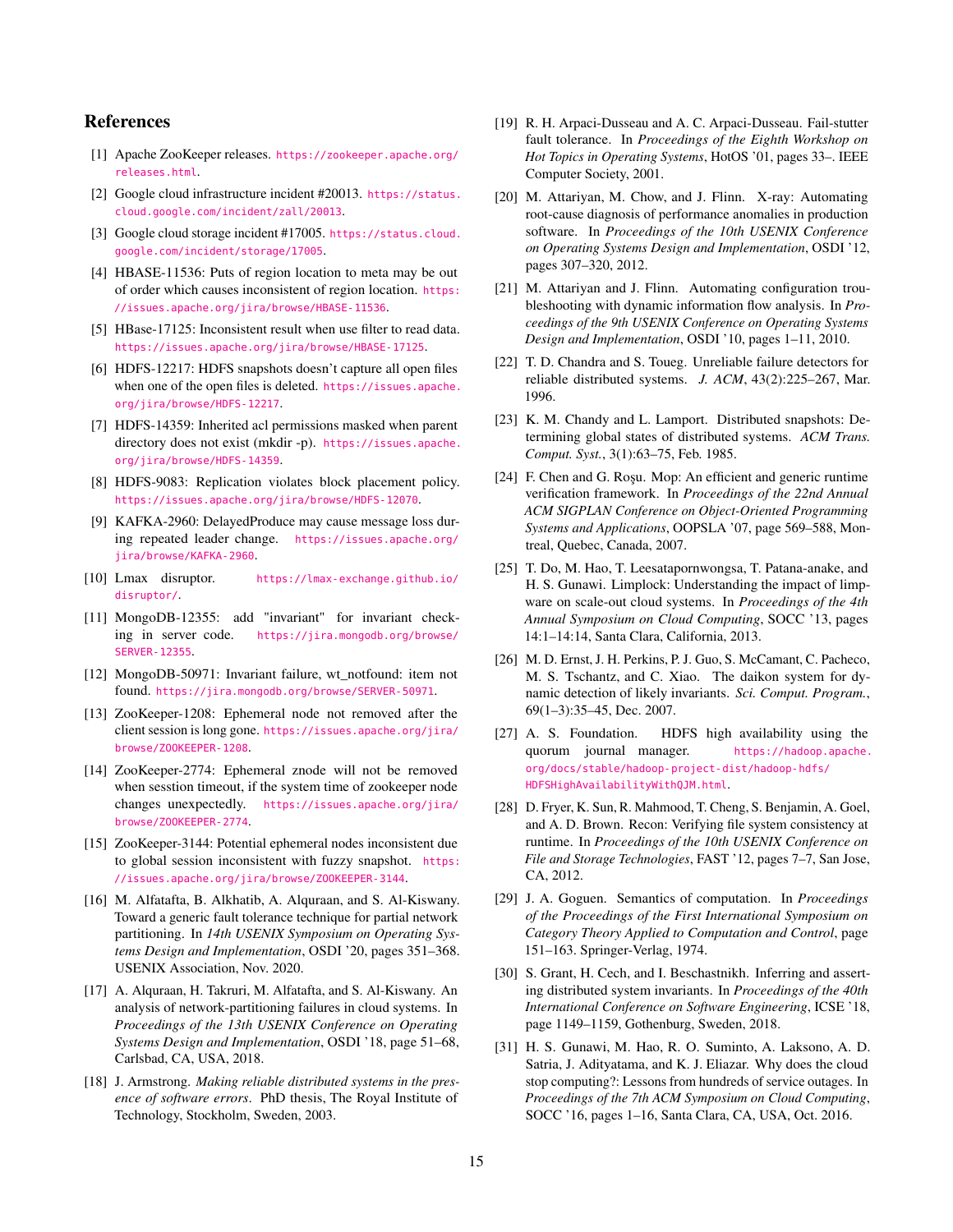- <span id="page-15-8"></span>[32] H. S. Gunawi, R. O. Suminto, R. Sears, C. Golliher, S. Sundararaman, X. Lin, T. Emami, W. Sheng, N. Bidokhti, C. Mc-Caffrey, G. Grider, P. M. Fields, K. Harms, R. B. Ross, A. Jacobson, R. Ricci, K. Webb, P. Alvaro, H. B. Runesha, M. Hao, and H. Li. Fail-slow at scale: Evidence of hardware performance faults in large production systems. In *Proceedings of the 16th USENIX Conference on File and Storage Technologies*, FAST '18, pages 1–14, Oakland, CA, USA, 2018.
- <span id="page-15-20"></span>[33] S. Hangal and M. S. Lam. Tracking down software bugs using automatic anomaly detection. In *Proceedings of the 24th International Conference on Software Engineering*, ICSE '02, page 291–301, Orlando, Florida, 2002.
- <span id="page-15-19"></span>[34] K. Havelund and G. Ro¸su. Runtime verification. *Computer Aided Verification (CAV '01) satellite workshop (ENTCS)*, 55, 2001.
- <span id="page-15-11"></span>[35] Y. Hu, G. Huang, and P. Huang. Automated reasoning and detection of specious configuration in large systems with symbolic execution. In *Proceedings of the 14th USENIX Symposium on Networked Systems Design and Implementation*, OSDI '20. USENIX, November 2020.
- <span id="page-15-17"></span>[36] P. Huang, C. Guo, J. R. Lorch, L. Zhou, and Y. Dang. Capturing and enhancing in situ system observability for failure detection. In *13th USENIX Symposium on Operating Systems Design and Implementation*, OSDI '18, pages 1–16, Carlsbad, CA, October 2018.
- <span id="page-15-9"></span>[37] P. Huang, C. Guo, L. Zhou, J. R. Lorch, Y. Dang, M. Chintalapati, and R. Yao. Gray failure: The Achilles' heel of cloud-scale systems. In *Proceedings of the 16th Workshop on Hot Topics in Operating Systems*, HotOS '17. ACM, May 2017.
- <span id="page-15-12"></span>[38] C. Killian, J. W. Anderson, R. Jhala, and A. Vahdat. Life, death, and the critical transition: Finding liveness bugs in systems code. In *Proceedings of the 4th USENIX Conference on Networked Systems Design and Implementation*, NSDI '07, page 18, Cambridge, MA, 2007.
- <span id="page-15-16"></span>[39] S. Kim, M. Xu, S. Kashyap, J. Yoon, W. Xu, and T. Kim. Finding semantic bugs in file systems with an extensible fuzzing framework. In *Proceedings of the 27th ACM Symposium on Operating Systems Principles*, SOSP '19, page 147–161, Huntsville, Ontario, Canada, 2019.
- <span id="page-15-0"></span>[40] J. B. Leners, H. Wu, W.-L. Hung, M. K. Aguilera, and M. Walfish. Detecting failures in distributed systems with the Falcon spy network. In *Proceedings of the 23rd ACM Symposium on Operating Systems Principles*, SOSP '11, pages 279–294, Cascais, Portugal, Oct. 2011.
- <span id="page-15-2"></span>[41] S. Levy, R. Yao, Y. Wu, Y. Dang, P. Huang, Z. Mu, P. Zhao, T. Ramani, N. Govindraju, X. Li, Q. Lin, G. L. Shafriri, and M. Chintalapati. Predictive and adaptive failure mitigation to avert production cloud VM interruptions. In *Proceedings of the 14th USENIX Symposium on Networked Systems Design and Implementation*, OSDI '20. USENIX, November 2020.
- <span id="page-15-14"></span>[42] Z. Li, L. Tan, X. Wang, S. Lu, Y. Zhou, and C. Zhai. Have things changed now? an empirical study of bug characteristics in modern open source software. In *Proceedings of the 1st Workshop on Architectural and System Support for Improving Software Dependability*, ASID '06, page 25–33, San Jose, California, 2006.
- <span id="page-15-5"></span>[43] X. Liu, Z. Guo, X. Wang, F. Chen, X. Lian, J. Tang, M. Wu, M. F. Kaashoek, and Z. Zhang.  $D^3S$ : Debugging deployed distributed systems. In *Proceedings of the 5th USENIX Symposium on Networked Systems Design and Implementation*, NSDI '08, page 423–437. USENIX Association, 2008.
- <span id="page-15-6"></span>[44] X. Liu, W. Lin, A. Pan, and Z. Zhang. WiDS checker: Combating bugs in distributed systems. In *Proceedings of the 4th USENIX Symposium on Networked Systems Design and Implementation*, NSDI '07. USENIX Association, Apr. 2007.
- <span id="page-15-10"></span>[45] C. Lou, P. Huang, and S. Smith. Comprehensive and efficient runtime checking in system software through watchdogs. In *Proceedings of the 17th Workshop on Hot Topics in Operating Systems*, HotOS '19, Bertinoro, Italy, May 2019.
- <span id="page-15-1"></span>[46] C. Lou, P. Huang, and S. Smith. Understanding, detecting and localizing partial failures in large system software. In *17th USENIX Symposium on Networked Systems Design and Implementation*, NSDI '20, pages 559–574. USENIX Association, Feb. 2020.
- <span id="page-15-13"></span>[47] C. Lou, Y. Jing, and P. Huang. A promise is not a promise demystifying and checking silent semantic violations in large distributed systems. Technical report, Johns Hopkins University, July 2022. [https://orderlab.io/paper/oathkeeper-tr.](https://orderlab.io/paper/oathkeeper-tr.pdf) [pdf](https://orderlab.io/paper/oathkeeper-tr.pdf), Accessed July 2022.
- <span id="page-15-7"></span>[48] H. Lu, K. Veeraraghavan, P. Ajoux, J. Hunt, Y. J. Song, W. Tobagus, S. Kumar, and W. Lloyd. Existential consistency: Measuring and understanding consistency at facebook. In *Proceedings of the 25th Symposium on Operating Systems Principles*, SOSP '15, page 295–310, Monterey, California, 2015.
- <span id="page-15-21"></span>[49] H. Ma, A. Goel, J.-B. Jeannin, M. Kapritsos, B. Kasikci, and K. A. Sakallah. I4: Incremental inference of inductive invariants for verification of distributed protocols. In *Proceedings of the 27th ACM Symposium on Operating Systems Principles*, SOSP '19, page 370–384, Huntsville, Ontario, Canada, 2019.
- <span id="page-15-15"></span>[50] C. Min, S. Kashyap, B. Lee, C. Song, and T. Kim. Crosschecking semantic correctness: The case of finding file system bugs. In *Proceedings of the 25th Symposium on Operating Systems Principles*, SOSP '15, page 361–377, Monterey, California, 2015.
- <span id="page-15-18"></span>[51] D. Oppenheimer, A. Ganapathi, and D. A. Patterson. Why do Internet services fail, and what can be done about it? In *Proceedings of the 4th Conference on USENIX Symposium on Internet Technologies and Systems*, USITS '03, Seattle, WA, Mar. 2003.
- <span id="page-15-3"></span>[52] B. Panda, D. Srinivasan, H. Ke, K. Gupta, V. Khot, and H. S. Gunawi. IASO: A fail-slow detection and mitigation framework for distributed storage services. In *2019 USENIX Annual Technical Conference (USENIX ATC 19)*, pages 47–62. USENIX Association, July 2019.
- <span id="page-15-4"></span>[53] D. Patterson, A. Brown, P. Broadwell, G. Candea, M. Chen, J. Cutler, P. Enriquez, A. Fox, E. Kiciman, M. Merzbacher, D. Oppenheimer, N. Sastry, W. Tetzlaff, J. Traupman, and N. Treuhaft. Recovery oriented computing (roc): Motivation, definition, techniques, and case studies. Technical Report UCB/CSD-02-1175, EECS Department, University of California, Berkeley, Mar 2002.